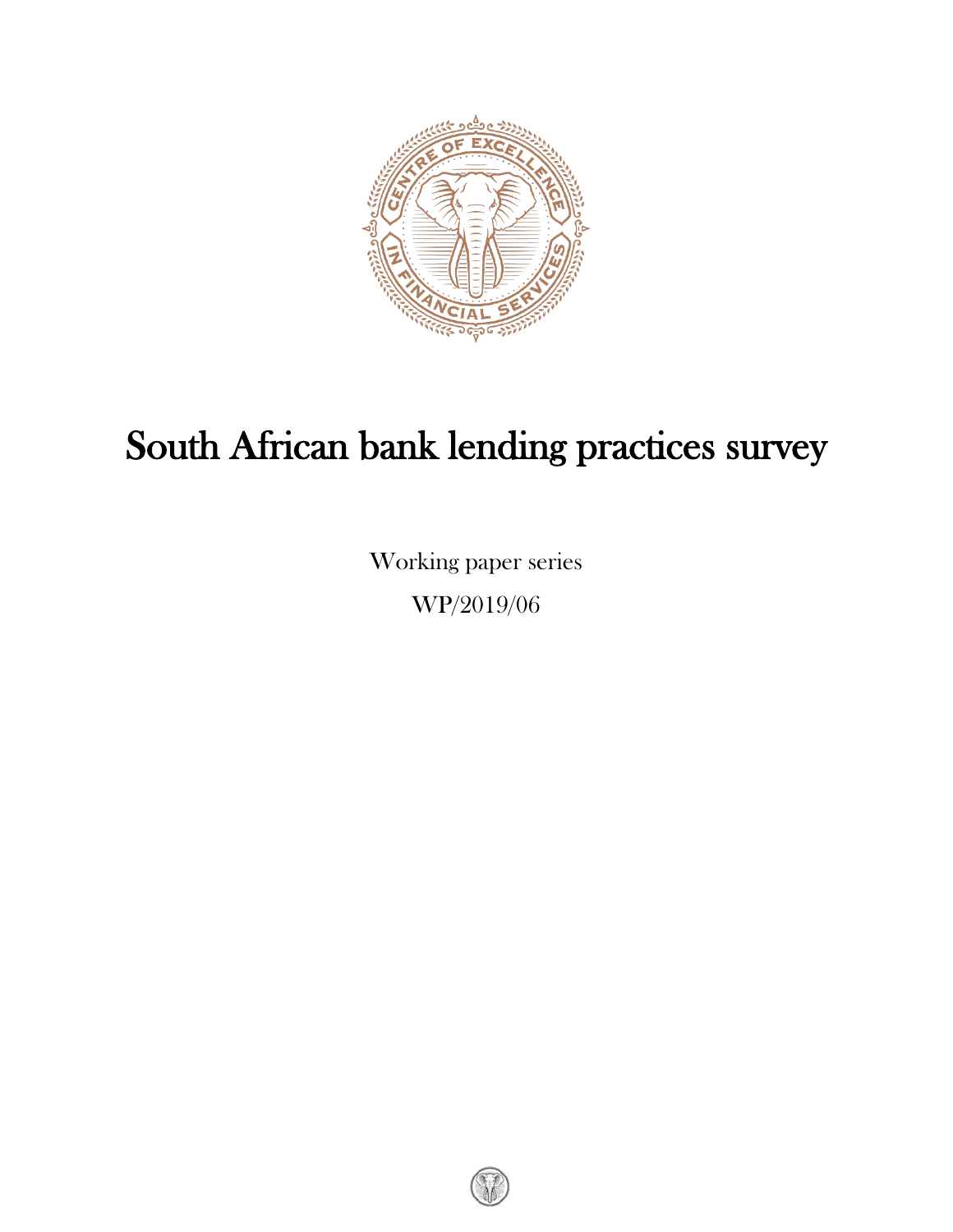This document is intended for public use. It may be distributed without the permission of the Centre of Excellence in Financial Services, as long as reference or credit is given to the authors when cited.

The Centre of Excellence in Financial Services is a non-profit organization focusing on collaborative research, bringing together local and international thought leaders, industry experts and academics to interrogate the role financial services can play in achieving national and international objectives. This working paper is available in electronic format on www.coefs.org.za.

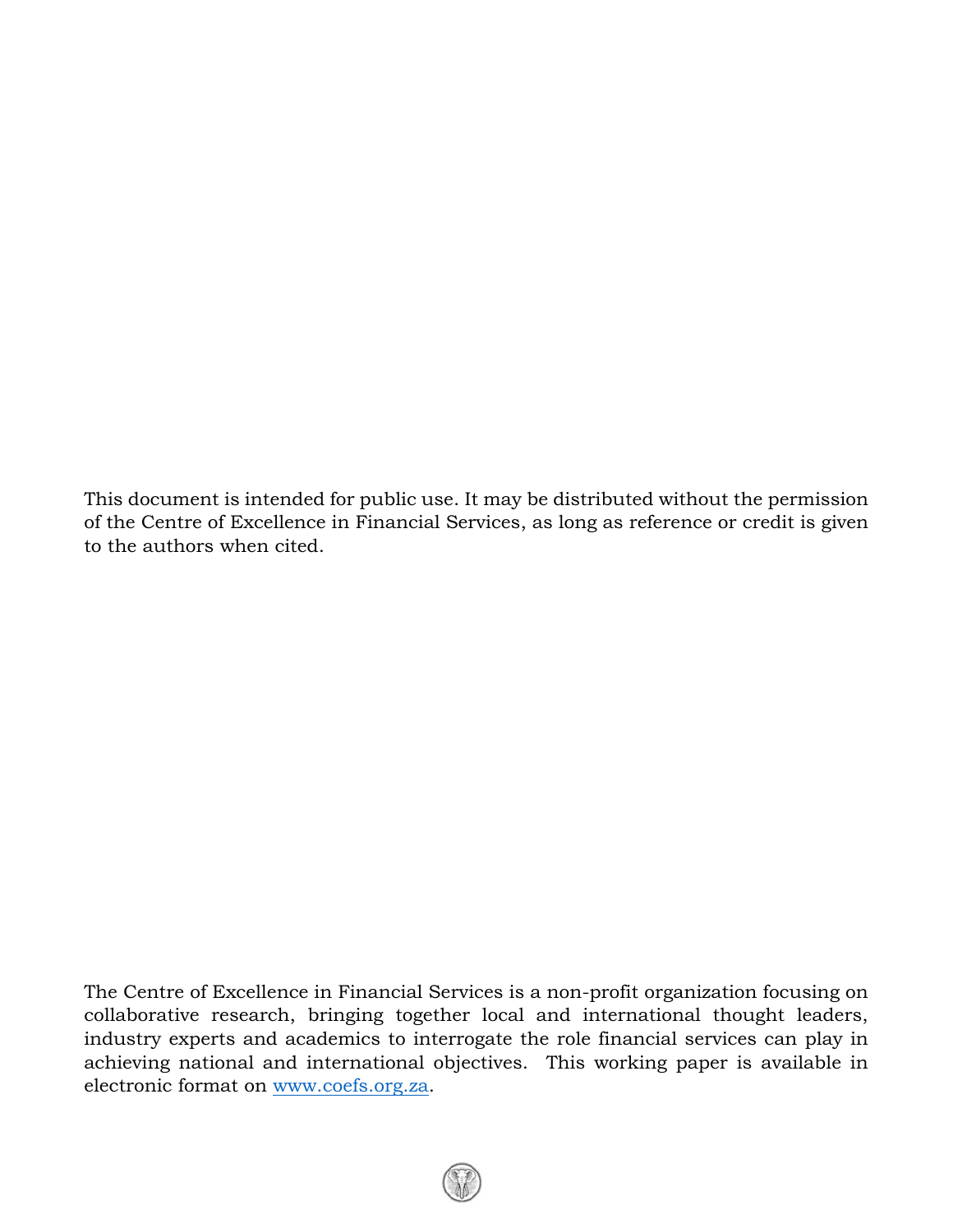# Table of contents

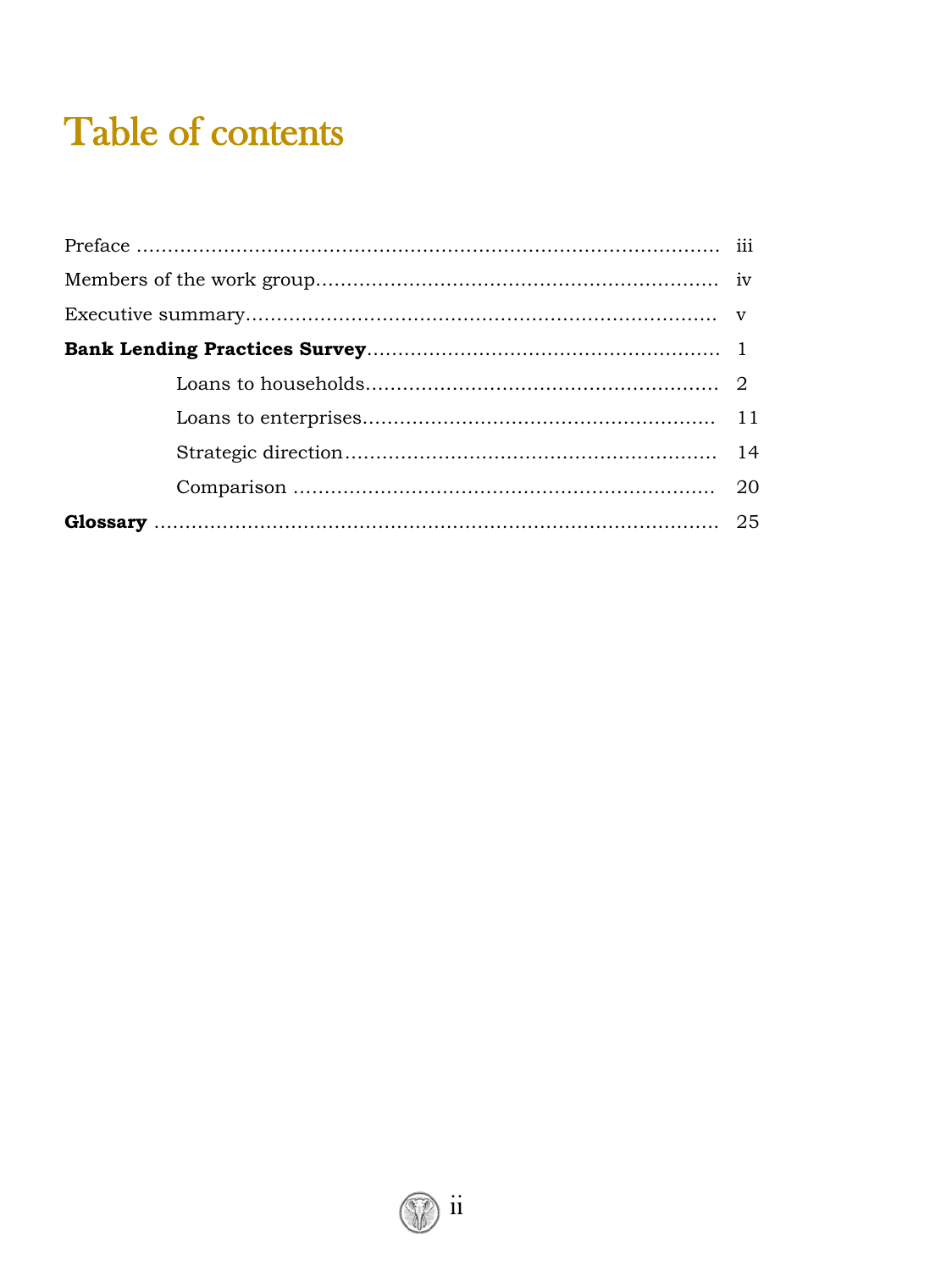# Preface

The Bank Lending Practices Survey provides a useful insight into sentiment amongst bankers in South Africa. The survey takes cognisance of the approach used in the senior loan officer survey conducted quarterly in America and similar surveys in Canada, Europe, Britain and other economies, but has been adapted to the particular circumstances of the South African credit markets. The survey provides an ongoing quantitative basis for assessing bank behaviour, likely changes and impending challenges relating to credit, lending and risk.

The survey is targeted at senior bank credit executives to gauge their reactions, intentions and likely future responses to credit policy and new lending, resulting from the introduction of legislative and other changes in economic circumstances. The biannual survey, conducted through interaction with senior executives in respondent banks and analysed by Econometrix (Pty) Ltd, provides an ongoing quantitative basis for assessing bank behaviour relating to lending.

The survey contains 18 regular questions and is supplemented with additional questions that give some insight into potential trends emerging at the time of the survey. In this survey we continue our focus on the effects of political and government changes on sentiment towards bank lending, adding the potential impact of the debt intervention bill on credit extension. Banking sector data series compiled by the South African Reserve Bank is used in conjunction with survey results, to show the provision of credit under various classes and categories, with estimations of econometric relationships. Data is compiled and analysed at a combined level for banks, so that individual bank information is not revealed in the modelling survey results and analysis. The results are compiled using a diffusion index approach, with responses weighted by asset values in order to collate responses across banks. A new credit stance index, compiled by concatenation across the six-monthly surveys, is introduced.

This is the fourth bank lending practices survey and we believe that over time, it should provide a useful measure in the understanding of the importance of sentiment in the credit landscape, particularly to the credit industry.

**iii** 

#### **Mark Brits** Executive Director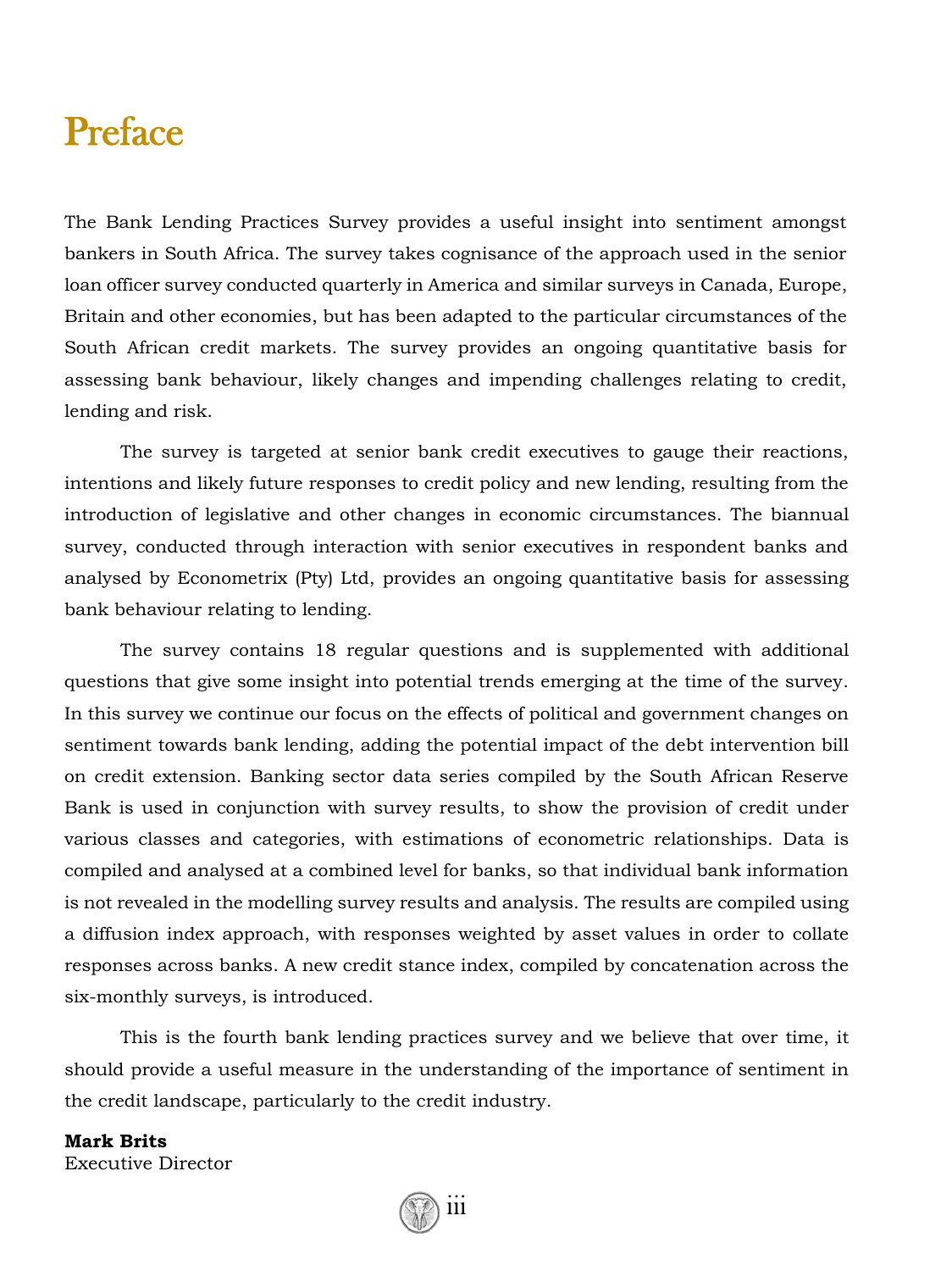# Members of the working group

in alphabetical order

# **Mark Brits**

Committee chair Executive Director Centre of Excellence in Financial Services

# **Dr Michael Jackson**

Director: Money and Banking Econometrix (Pty) Ltd

# **Nonceba Qabazi**

Research Administrator Centre of Excellence in Financial Services

## **Asande Mahlaba**

Research Administrator Centre of Excellence in Financial Services

#### **Participating banks**

| Absa Bank Ltd           | Grindrod Bank Ltd                 |
|-------------------------|-----------------------------------|
| Albaraka Bank Ltd       | Investec Bank Ltd                 |
| Bank of Taiwan (SA)     | Nedbank                           |
| Capitec Bank Ltd        | Sasfin                            |
| China Construction Bank | The Standard Bank of South Africa |
| First Rand Bank Ltd     | UBank                             |
| <b>GBS Mutual Bank</b>  |                                   |

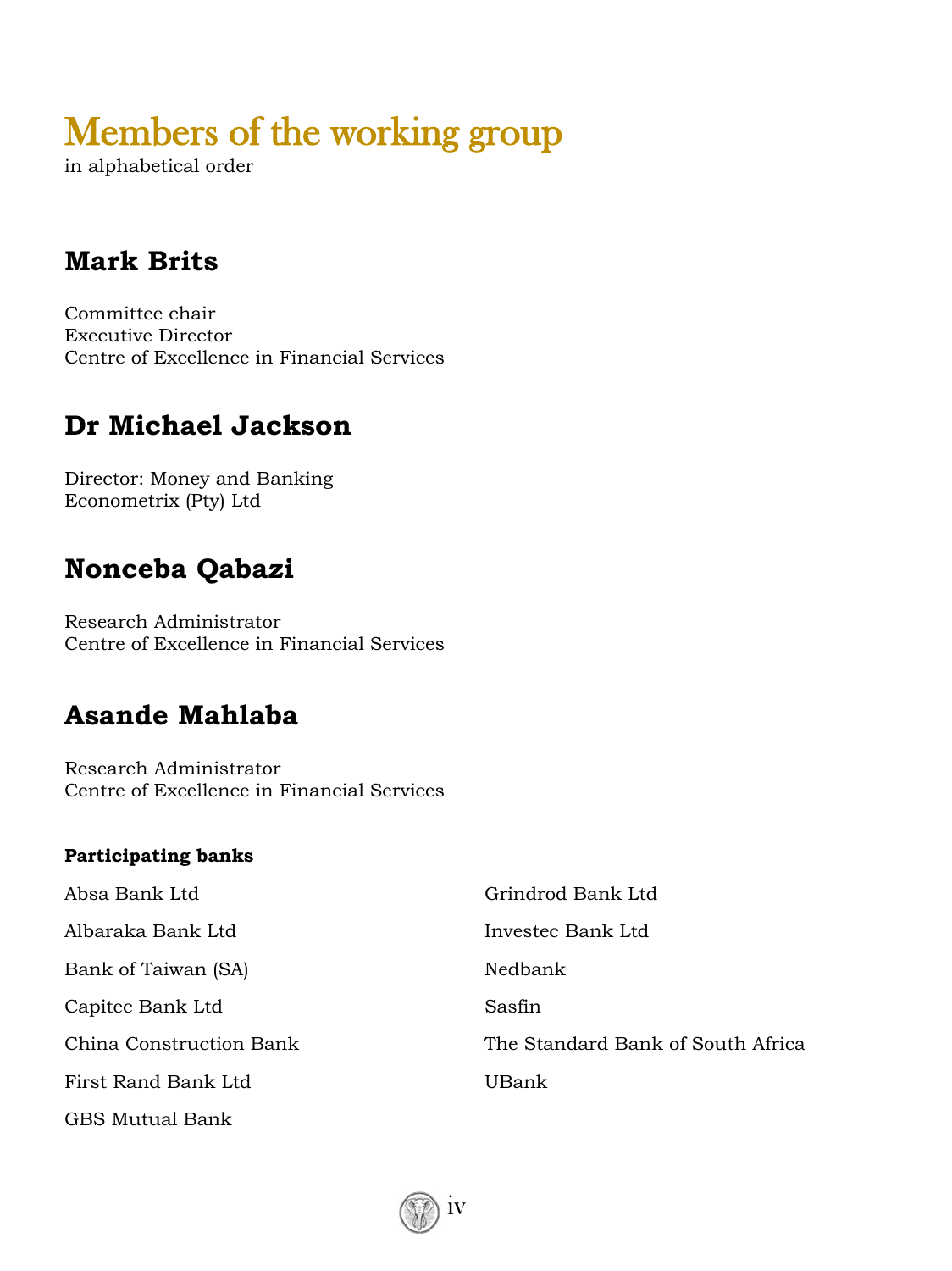# Executive Summary

The South African Bank Lending Practices Survey is based on the first quarter of 2019, the period from January to March. It is a combination of a survey and interviews with certain senior bank lending executives from the contributing banks and forms the basis of this working paper. The aggregated results of the survey are provided together with additional information in the following section.

This working paper continues with the three long-term themes: the impact on household lending, enterprise lending and the strategic direction being taken by banks.

Two additional questions were introduced to the survey. The first continued with a theme of the effects of political and governance changes on the credit stance of banks, whilst the second question considered the adoption by Parliament of the debt intervention bill and the likely effect this may have on the credit stance of banks.

#### Growth in lending

 $\overline{\phantom{a}}$ 

The South African Bank Lending Practices Survey published for quarter 3 of 2018 (working paper 5 of 2018) provided some insight into the strategic direction indicated by banks in their future credit lending decisions. Comparing the actual lending data reported to the South African Reserve Bank, it is possible to determine the impact of these forecasts on credit decisions taken.

The total growth in net new bank lending<sup>1</sup> was approximately R205 billion since the last survey. This means that there was around 40% more new lending generated by the banks in this period than the previous period<sup>2</sup> (R144 billion), and as indicated

v

 $1$  The average of the first quarter 2019 BA 900 compared to the average of the third quarter 2018

<sup>&</sup>lt;sup>2</sup> The average of the third quarter 2018 BA 900 compared to the average of the first quarter 2018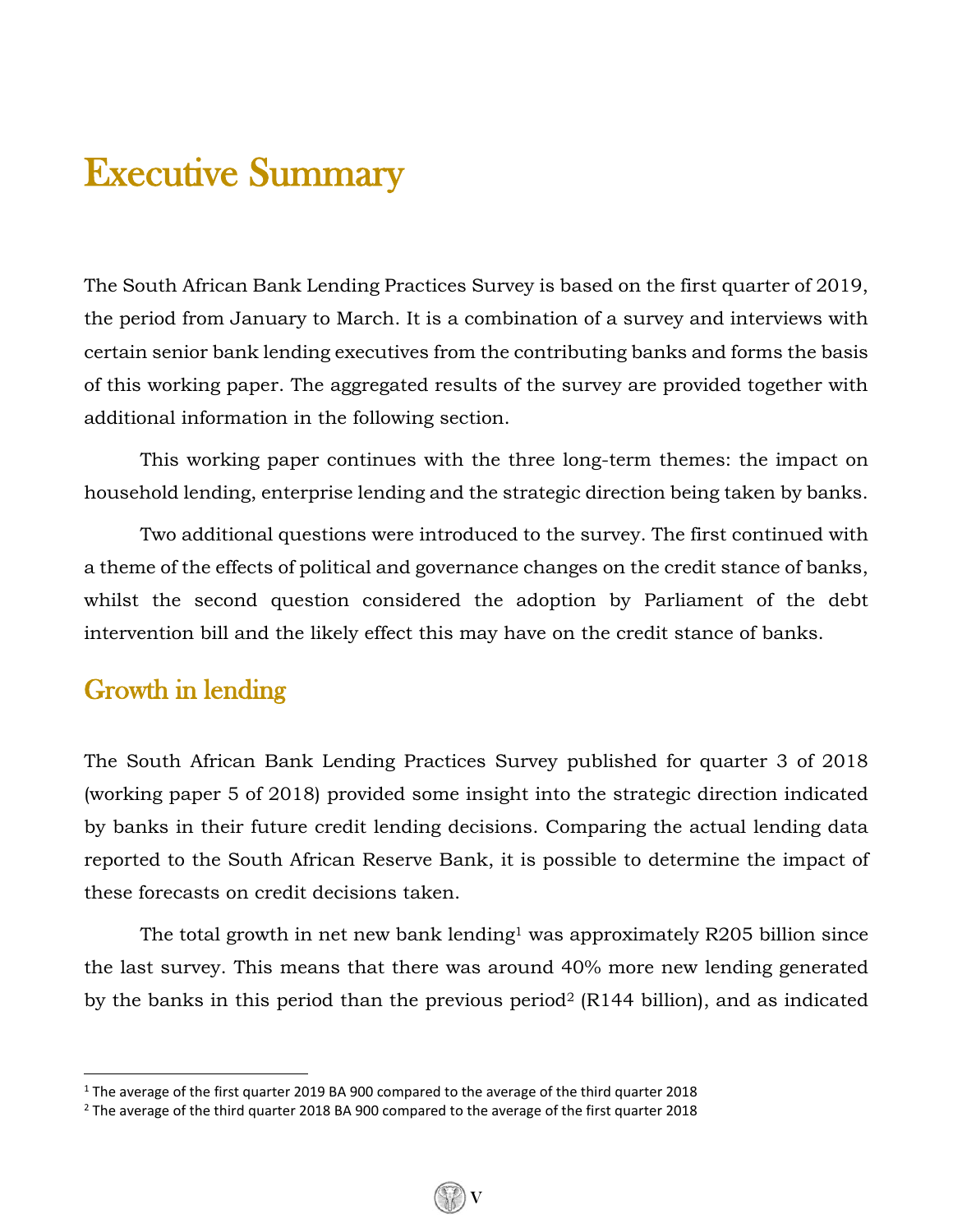by their strategic direction, banks exercised their preference towards credit to households, constricting their appetite to provide credit to business enterprises.

Of the R 205 billion, households were allocated approximately 26% of this new lending, the same percentage allocation as the previous period, albeit 26% of a bigger amount. Despite a positive credit sentiment, new residential home loans remained static by value at R18 billion with significant growth in household credit cards at R3 billion, a further R4 billion for instalment sales and an additional R6 billion in general loans having been recorded, when compared to the previous period. This would be in line with their strategic direction, indicated through the previous South African Bank Lending Practices Survey.

Sentiment towards lending to consumers in the lowest income category, through stricter terms for the mass market, was forecast to decline, with credit sentiment turning negative over the Christmas shopping period, reflecting the impact of the debt intervention bill, flagged as the single largest contributor to the more stringent approach taken by them.

Extension of credit to business enterprises reduced by nearly R8.5 billion when compared to the previous period. However, commercial mortgages performed well with an increase of R6.5 billion to ameliorate the impact of the decline in instalment sales by R3.5 billion, overdrafts by R4 billion and general loans by R7.5 billion.

SME lending remained a priority for banks with an increase in new credit of R2 billion over the previous period.

#### Political and governance changes

In the build-up to the sixth general election in May 2019, the respondents indicated that despite the appointment of new boards, the dire financial situation of state owned enterprises combined with load shedding, further evidence of state capture and malfeasance had contributed materially to a tightening of the credit stance of banks, when compared to the previous survey.

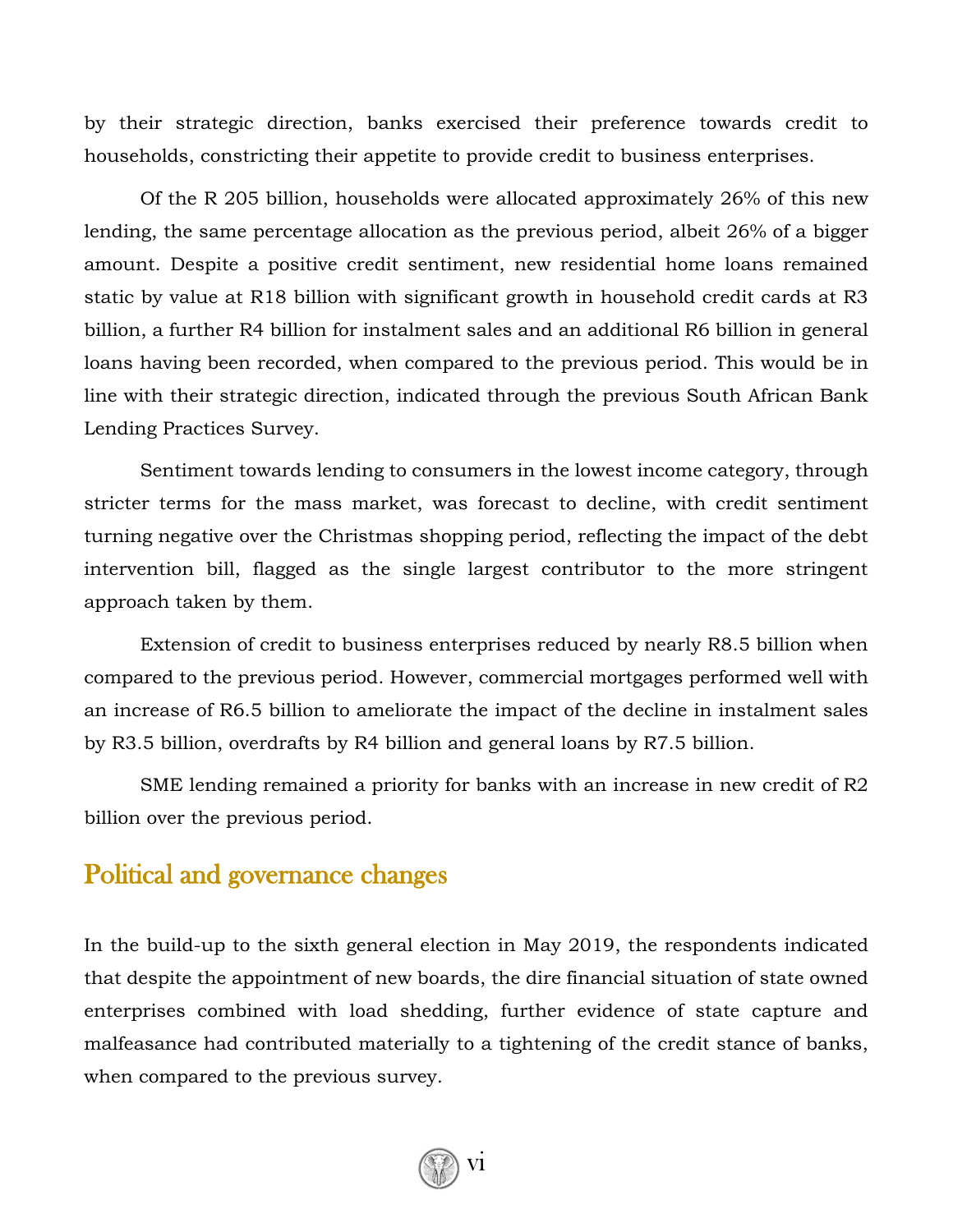Confidence in state institutions such as the judiciary, National Prosecuting Authority etc. and uncertainty relating to land expropriation were all negative contributors to the credit stance of banks during the first quarter of 2019.

The positive impact of the transition to the Ramaphosa presidency was no longer a factor in credit sentiment, nor was the previous concern about factions within the ANC.

#### Debt intervention bill

The debt intervention bill, adopted in its current form by Parliament, has impacted negatively across all classes of household lending including unsecured credit, credit cards and overdrafts, albeit only to consumers in the lowest income category. Longerterm lending, over one-year, is likely to be more restricted than short-term lending under six months. Developmental credit, often used to finance education and specifically excluded from the ambit of the bill, has experienced the most significant decline in credit appetite to consumers in the lowest income category, despite a moderately more positive credit stance towards the middle and upper-income groups going forward.

#### Loans to households

Loans to households focuses on three sub-categories: mortgage lending for residential homes, secured lending such as motor vehicle finance and unsecured lending, typically credit cards and other term credit arrangements.

Banks still view households favourably and continue to approve loans across the sub-categories. Credit facilities through credit cards and overdrafts have benefited the most in this period with some positive sentiment remaining in unsecured credit, whilst secured credit in the form of motor vehicle finance has moved away from the positive sentiment expressed previously.

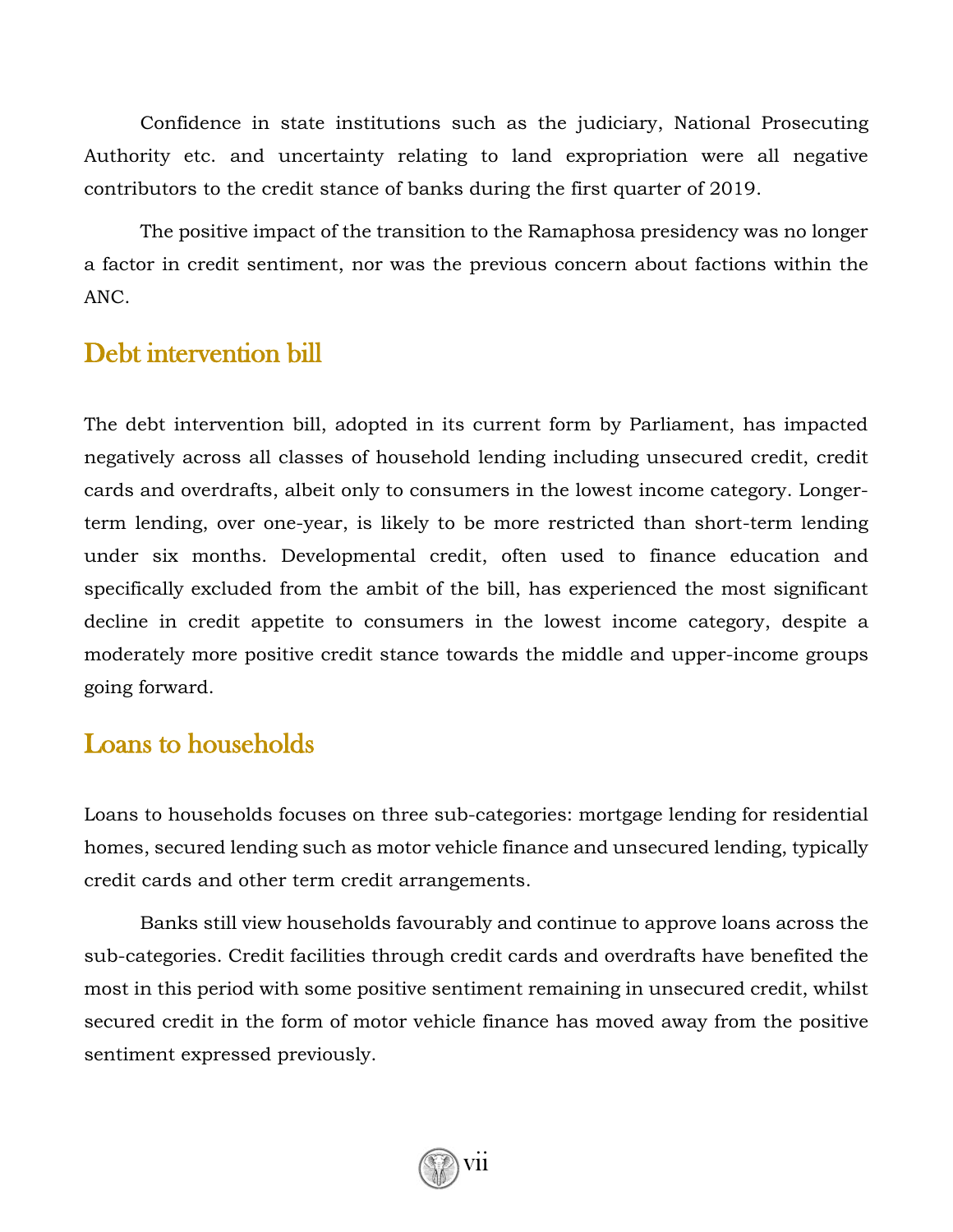#### Mortgage lending

The credit stance towards mortgage lending remains positive, despite factors such as the perception of risk, in particular the declining economy, that have moved into negative territory.

Competition from other banks is seen as a growing positive factor for consumers when compared to 6 months ago with interest rates on mortgages, in particular riskier classes of home ownership, becoming more affordable. This trend favoursing homeowners in the middle to upper income groups.

### Secured lending

The credit stance towards secured credit, such as motor vehicle finance, has softened significantly over the period.

Although credit sentiment is neutral, factors such as the perception of risk from declining economic activity and creditworthiness of consumers are all negative influences of this credit sentiment. The cost of bank funding and/or balance sheet constraints are additional factors that have contributed to the decline from the previous survey.

#### Unsecured lending

The credit stance towards unsecured credit to households remains positive having declined marginally from the previous survey. The perception of risk has moved into negative territory with concerns around both the creditworthiness of consumers and economic activity standing out as contributing factors.

Competition, predominantly from other banks, has improved credit conditions for households when compared to the previous survey. Terms and conditions remain positive for households with more lenient credit scoring and non-interest charges.

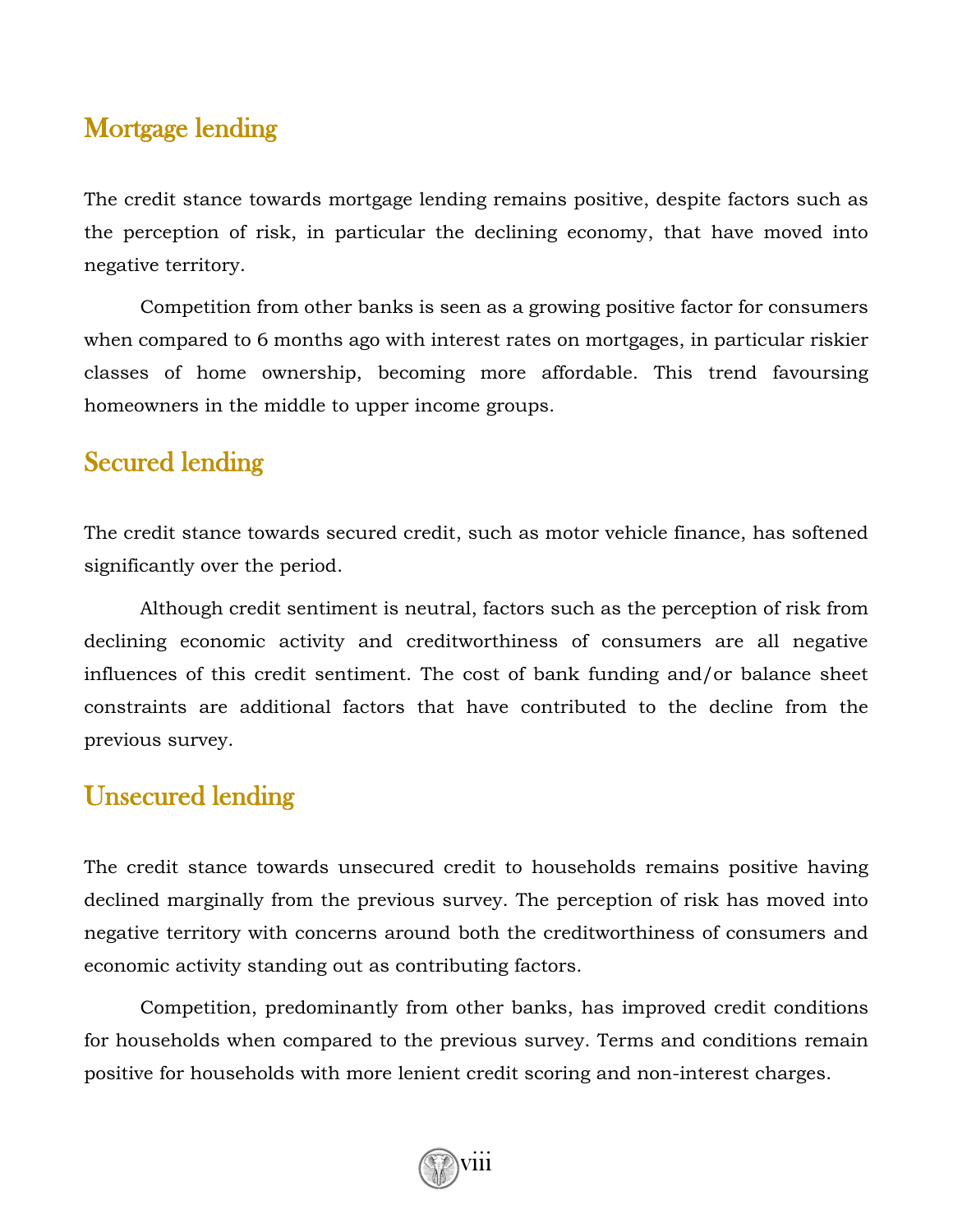#### Loans to enterprises

Banks overall credit sentiment towards business enterprises changed between surveys, turning negative across almost all categories, with the exception of mining and quarrying. The credit sentiment towards the agriculture and forestry sector was the only improvement, despite still being marginally negative.

State owned entities experienced the most significant decline, followed by manufacturing. The construction industry, already restricted to access to credit, fell further into negative territory.

While banks have improved their pricing to business enterprises, particularly for riskier loans and the cost of bank capital has been flagged as a negative influence on the provision of credit to the sector, there is no clear indicator through the survey of why this trend continues.

#### Strategic direction

Credit sentiment towards households remains positive as banks indicate a preference towards lending to households over business enterprises going forward.

While all categories of household lending remain positive, secured lending, including vehicle asset finance, could become a renewed focus area.

Business enterprises may find overdraft and unsecured credit harder to access in future, as well as import and export finance. The improvement in credit stance towards agriculture and forestry could take this sector into positive territory.

Sentiment towards SMEs going forward, is turning negative, however, as banks shift away from asset-based finance, like plant and equipment, relatively lenient funding options still exist in debtor finance, overdrafts and unsecured lending.

Through a process of indexing sentiment to the first survey done in Q1 2017, almost all household categories trend positive over the past two and a half years, whilst the converse is true of business enterprises where almost all categories trend negative.

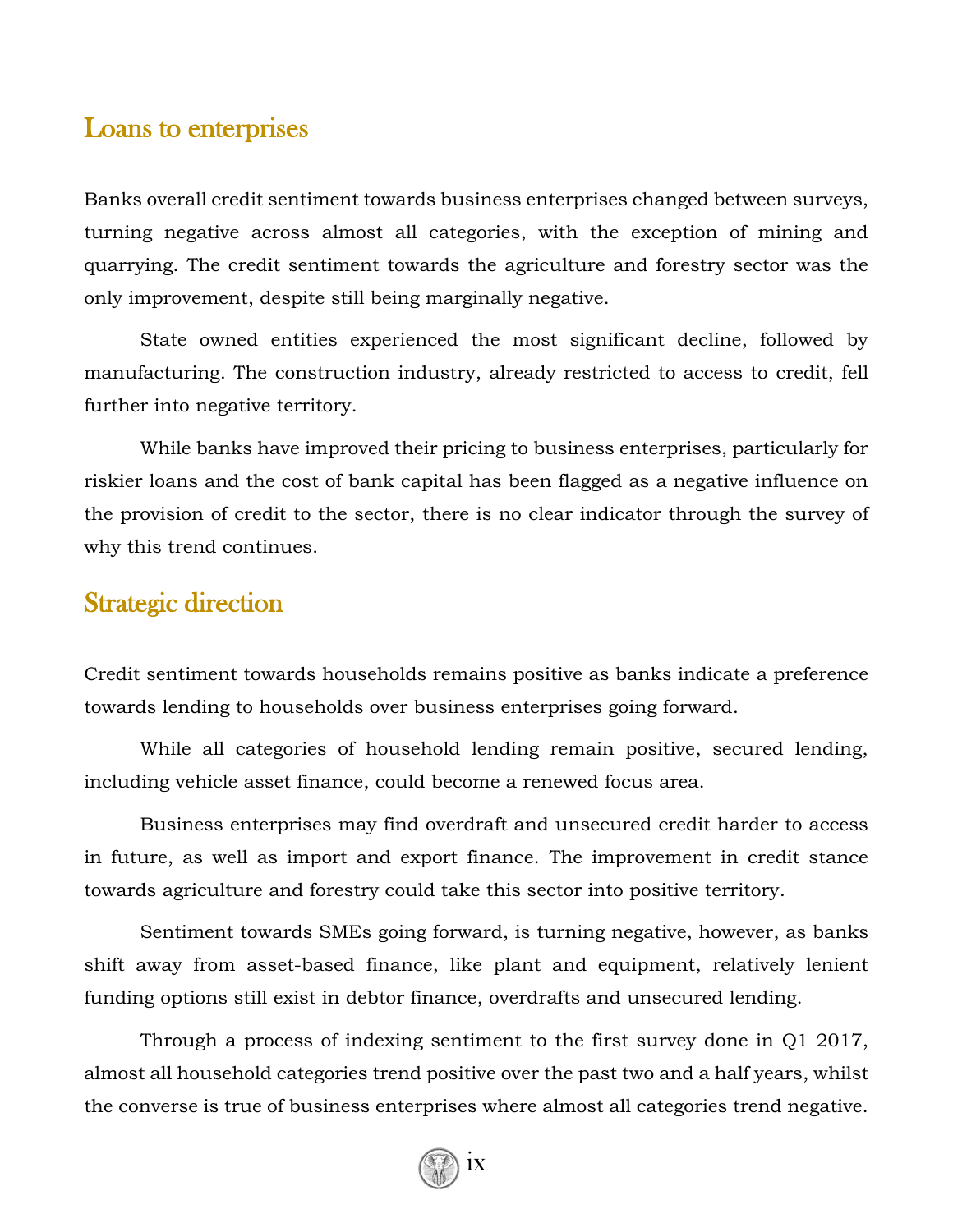# Bank lending practices survey

This survey is based on the assessment of bank lending executives at each bank of the lending undertaken by their bank in the most recent three-month period, compared to that which prevailed six months prior. It also looks at the expectation or intention of bank executives for lending by their bank over the next three-month period. In combination through a compilation of results, it provides a gauge of how bank lending behaviour is changing over time. Survey results are published only for banks at combined level, so that no individual bank results are released. The results can be used for monitoring trends in lending from a bank behaviour perspective, especially in providing a gauge of how lending behaviour is changing currently and how it is likely to change in the near future. Results are also able to feed into further analysis and research relating to how bank behaviour is able to influence the progress of the economy, both at macro level and in relative effects between economic participants.

The survey is divided into questions related to household lending, enterprise (business/corporate) lending, and strategic direction relating to small enterprises and shifts in lending emphasis. It relates to Q1 2019 (January to March), usually compared to a prior period.

At this juncture, three full previous surveys have been conducted, in respect of Q3 2017, Q1 2018 and Q3 2018, plus an initial pilot survey conducted in mid-2017 relating to lending in Q2 2017. Useful comparisons can be made to the results from the previous surveys, though the length of history for identifying time trends is still limited. Survey responses have been combined across respondent banks and weighted by the asset holdings of each bank.

All responses are normed to a score of 50. Thus, a score greater than 50 indicates an increase or easing of credit stance or a positive influence, less than 50 conversely indicates a decrease, tightening or negative influence. A score of 50 reflects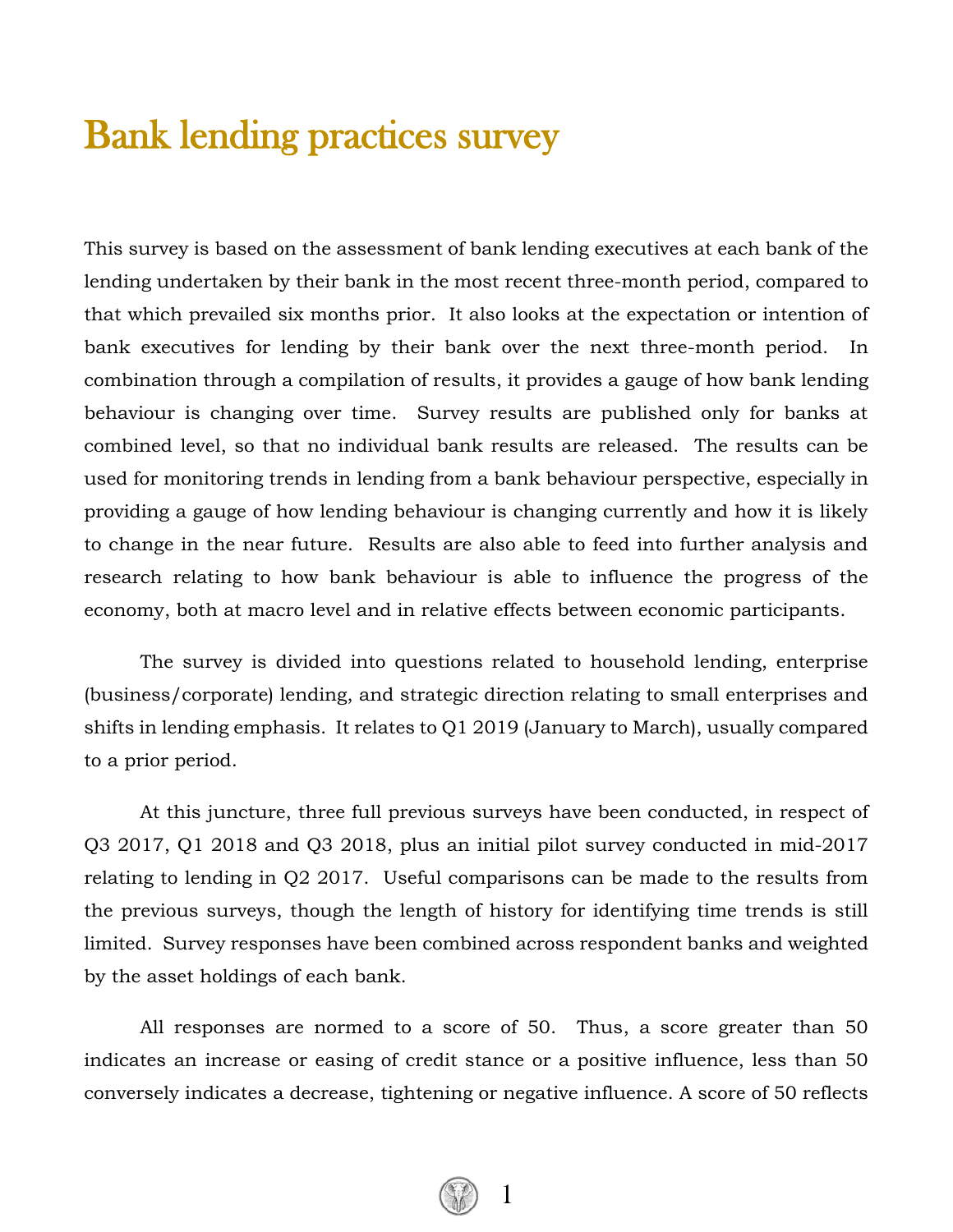unchanged or a neutral effect. The symbol  $\sim$  indicates no change from the previous period or previous survey. The symbol  $\bullet$  is used to indicate the change in sentiment from the neutral score of 50. The symbol  $\Box$  is used where there was no comparable question in the previous survey.  $\Delta$  survey indicates the change compared to the response in the previous survey.

Loans to Households<sup>3</sup>

l

#### Q1: Banks' credit stance<sup>4</sup> to households

Compared to 6 months ago, how has your bank's **credit stance** as applied to the approval of loans to **households** changed?

| Loans to households: credit stance change              | 19Q1 | Δ<br>survey           | 18Q3 | Δ♦   |
|--------------------------------------------------------|------|-----------------------|------|------|
| Overall relative to 6 months ago                       | 50   | $-3$                  | 53   |      |
| Mortgage lending <sup>1</sup>                          | 54   | $-3$                  | 57   | $+4$ |
| Secured credit e.g. motor vehicle finance <sup>2</sup> | 50   | - 9                   | 59   |      |
| Credit facilities e.g. credit cards and<br>overdrafts  | 54   | $+4$                  | 50   | $+4$ |
| Unsecured credit                                       | 52   | $-2$                  | 54   | $+2$ |
| Short term credit up to R8000, within 6<br>months      | 50   |                       | 50   |      |
| Developmental credit e.g. education                    | 50   | $\tilde{\phantom{a}}$ | 50   |      |
| Mass market                                            | 50   | $\tilde{\phantom{a}}$ | 50   |      |
| Mid market                                             | 54   | $-4$                  | 58   | $+4$ |
| Upper market                                           | 54   | $\tilde{}$            | 54   | $+4$ |

Note 1: Typically lending secured through a residential mortgage bond.

Note 2: Typically secured through a notarial bond or similar over the vehicle/asset.

<sup>&</sup>lt;sup>3</sup> In the survey, a household refers to a consumption entity in the economy which typically compromises of a group of related persons situated at a single residential location.

 $4$  Credit stance refers to the stringency (< 50) or leniency (> 50) which the bank applies in considering new applications for loans or credit.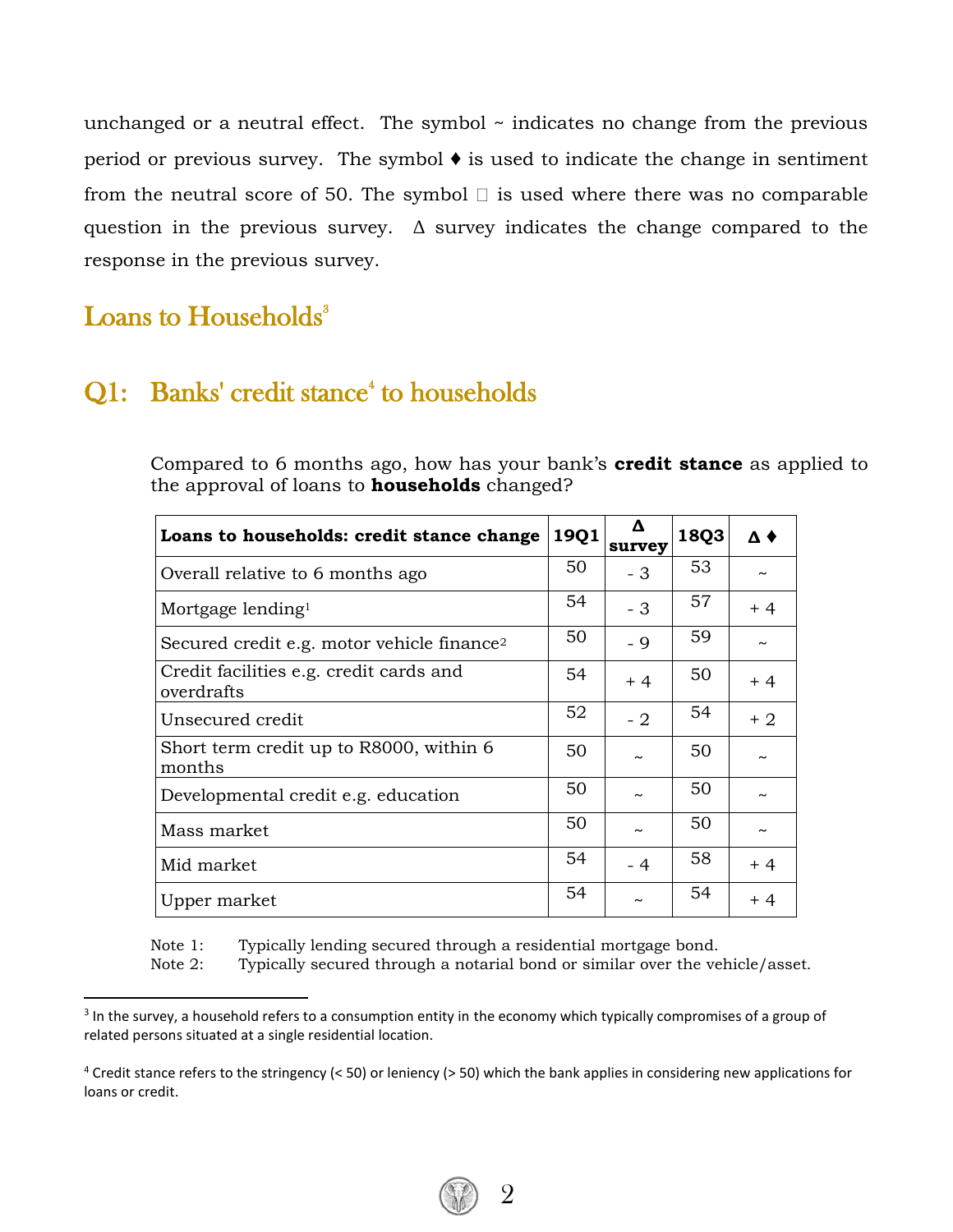For Q1 2019, banks' credit stance was more positive towards households over most classes of lending, but only toward mid and upper market segments. There was no improvement in credit stance towards the mass market. The more favourable credit stance applied to mortgage lending, credit facilities and unsecured lending, but not to vehicle finance, short-term credit (up to 6 months) or developmental credit. The latter two would have suffered the effect of being concentrated in the mass market.

#### Q2: Factors affecting banks' credit stance on mortgage lending to households

Compared to 6 months ago, how have the following **factors** affected your bank's **credit stance** as applied to the approval of **mortgage lending** to households (as referred to in question 1)? Contribution of the following factors to the tightening or easing of credit stance:

| Loans to households: credit stance factors        | 19Q1 | Δ<br>survey | 18Q3 | Δ♦    |
|---------------------------------------------------|------|-------------|------|-------|
| A) Cost of funds and balance sheet<br>constraints | 50   | $\tilde{}$  | 50   |       |
| B) Pressure from competition                      | 55   | $+5$        | 50   | $+5$  |
| Competition from other banks                      | 61   | $+4$        | 57   | $+11$ |
| Competition from non-bank lending                 | 50   | $\tilde{}$  | 50   |       |
| Competition from direct / self-financing          | 50   | $-5$        | 55   |       |
| C) Perception of risk                             | 38   | - 3         | 41   | - 12  |
| Expectations regarding economic activity          | 37   | $-1$        | 38   | $-13$ |
| Housing market prospects                          | 41   | $-3$        | 44   | - 9   |
| Risk on collateral realisation                    | 48   | $-3$        | 51   | $-2$  |
| D) Other factors                                  | 33   | $\tilde{}$  | 33   | - 17  |

Bank responses show competition from other banks as a notable factor in their more lenient credit stance towards mortgage lending. This also reflects as a stronger factor towards leniency than in Q3 2018.

On the other hand, risk perceptions, especially concerning economic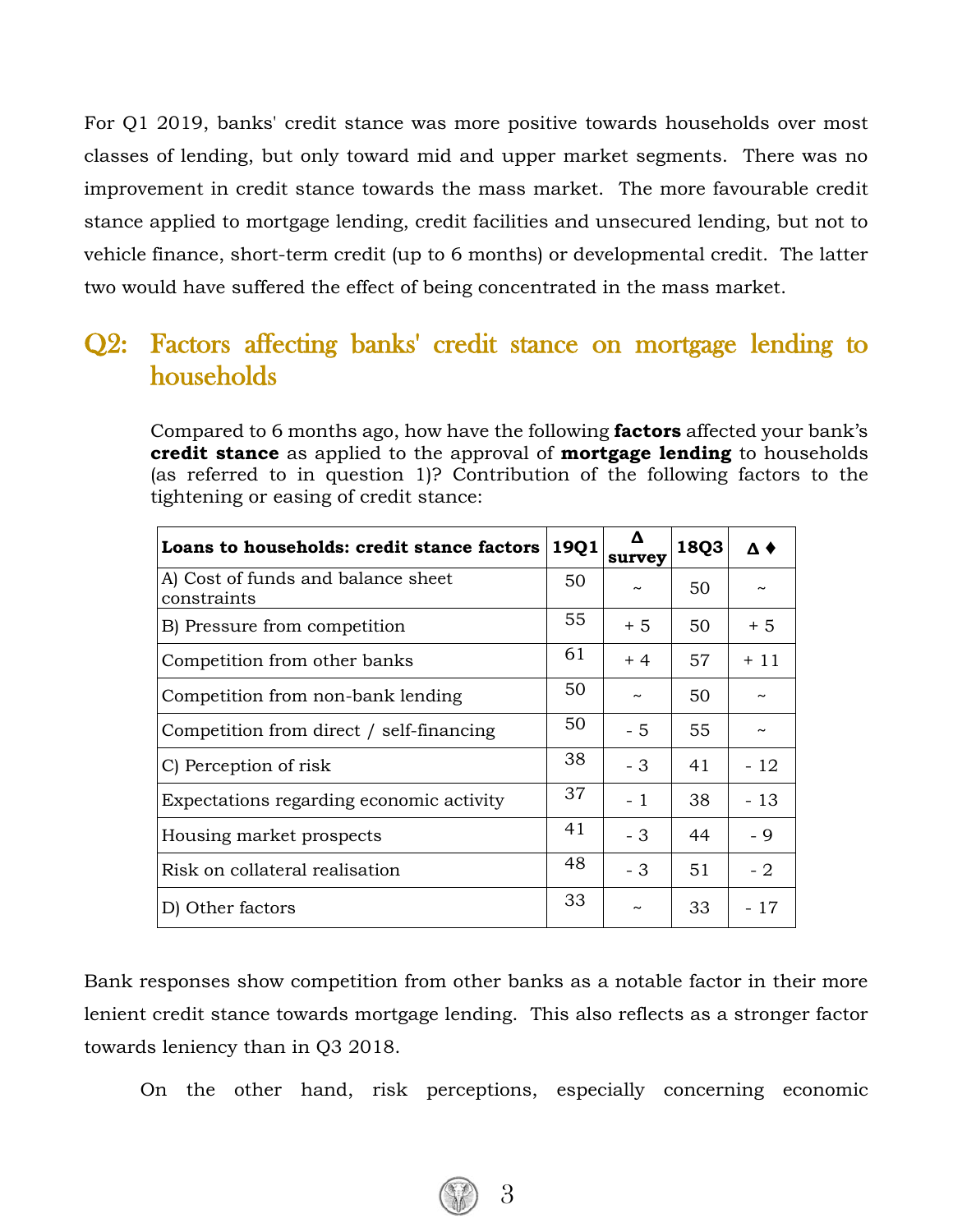activity/growth levels and the housing market, weighed on credit stance towards mortgage lending. The positive factors were assessed as more positive than was reflected for Q3 2018, the negative factors more negative than in the previous survey.

#### Q3: Factors affecting banks' credit stance on secured credit to households

Compared to 6 months ago, how have the following **factors** affected your bank's **credit stance** as applied to the approval of **secured credit** to households (as referred to in question 1) i.e. secured excluding mortgage-secured lending? Contribution of the following factors to the tightening or easing of credit stance:

| Loans to households: credit stance             | 19Q1 | Δ<br>survey | 18Q3 | $\Delta$ $\blacklozenge$ |
|------------------------------------------------|------|-------------|------|--------------------------|
| A) Cost of funds and balance sheet constraints | 45   | $-10$       | 55   | $-5$                     |
| B) Pressure from competition                   | 57   |             | 57   | $+7$                     |
| Competition from other banks                   | 55   | $\tilde{}$  | 55   | $+5$                     |
| Competition from non-bank lenders              | 50   | - 5         | 55   |                          |
| Competition from direct / self-financing       | 50   | $-5$        | 55   |                          |
| C) Perception of risk                          | 45   | $-13$       | 58   | - 5                      |
| Expectations regarding economic activity       | 38   | $+1$        | 37   | - 12                     |
| Creditworthiness of consumers                  | 43   | $+1$        | 42   | $-7$                     |
| Risk on the collateral required                | 48   | $+3$        | 45   | $-2$                     |
| D) Other factors                               | 50   | $\tilde{}$  | 50   |                          |

For secured lending, competition from other banks again reflects as a positive factor towards greater leniency in credit stance. This is little changed from the Q3 2018 survey.

Concerns over economic activity/growth reflect as a distinctly negative factor towards credit stringency, as does concern over creditworthiness of consumers. These though were rated as slightly less severe than in Q3 2018.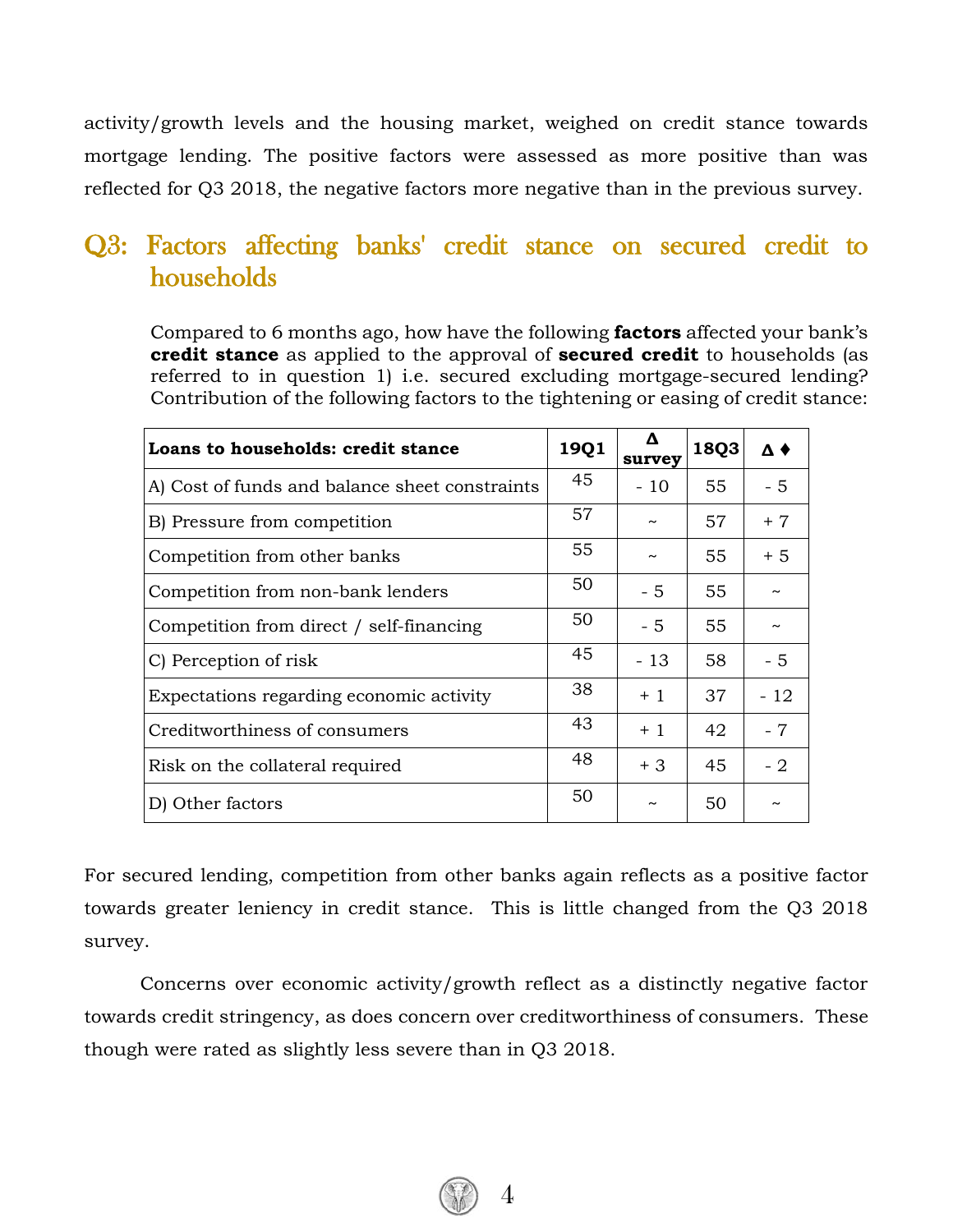## Q.4: Factors affecting stance: credit facilities and unsecured lending to households

Compared to 6 months ago, how have the following **factors** affected your bank's **credit stance** as applied to the approval of **credit facilities and unsecured lending** to households (as referred to in question 1) i.e. excluding mortgage and secured lending? Contribution of the following factors to the tightening or easing of credit stance:

| Loans to households: credit stance                | 19Q1 | Δ<br>survey | 18Q3 | Δ♦         |
|---------------------------------------------------|------|-------------|------|------------|
| A) Cost of funds and balance sheet<br>constraints | 50   |             | 50   |            |
| B) Pressure from competition                      | 55   | $+5$        | 50   | $+5$       |
| Competition from other banks                      | 54   | $+4$        | 50   | $+4$       |
| Competition from non-bank lenders                 | 51   | $+1$        | 50   | $+1$       |
| Competition from direct / self-financing          | 50   |             | 50   | $\tilde{}$ |
| C) Perception of risk                             | 38   | - 6         | 44   | - 12       |
| Expectations regarding economic activity          | 37   | - 6         | 43   | - 13       |
| Creditworthiness of consumers                     | 45   | $-6$        | 51   | $-5$       |
| Risk on the collateral required                   | 49   | $-2$        | 51   | $-1$       |
| D) Other factors                                  | 50   | $\tilde{}$  | 50   | $\tilde{}$ |

For unsecured lending and credit facilities, competition from other banks was again reflected as a significant factor towards greater leniency. This was shown as a stronger factor than in Q3 2018.

Risk perceptions relating to economic activity/growth and creditworthiness of consumers were strong negative factors on credit stance and were more negative than reflected in Q3 2018.

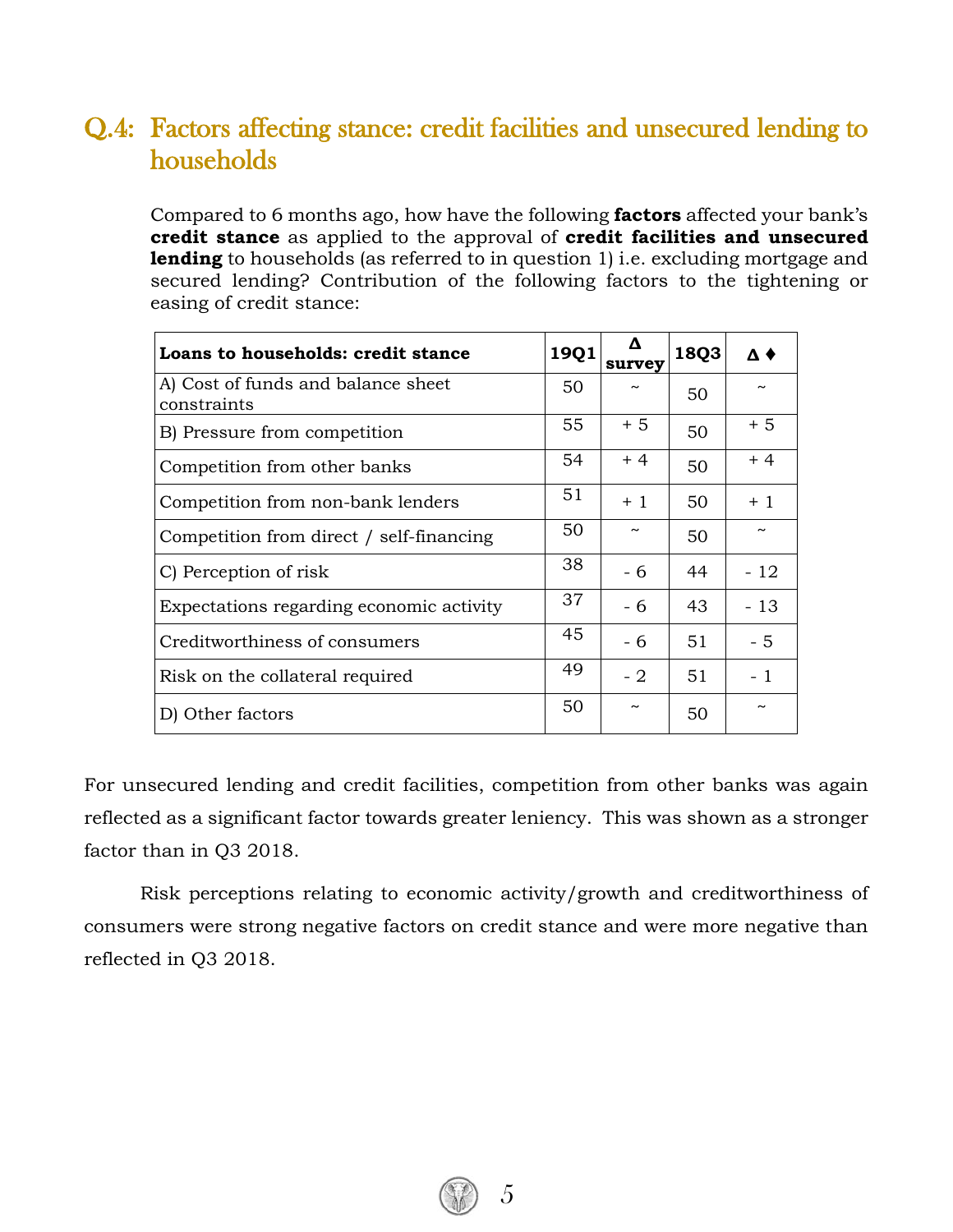# Q.5: Terms and conditions<sup>5</sup> for mortgage lending to households

| Loans to households: terms change     | 19Q1 | Δ<br>survey | 18Q3 | Δ♦                    |
|---------------------------------------|------|-------------|------|-----------------------|
| A) Price                              | 55   | + 10        | 45   | $+5$                  |
| Your bank's margin on average loans 1 | 54   | $+9$        | 45   | $+4$                  |
| Margin on riskier loans <sup>1</sup>  | 56   | + 12        | 44   | $+6$                  |
| B) Credit scoring                     | 50   | $+4$        | 46   |                       |
| C) Other conditions                   | 50   | ~           | 50   | $\tilde{\phantom{a}}$ |
| Collateral requirements               | 49   | $-1$        | 50   | - 1                   |
| Loan-to-value ratio                   | 52   | $-1$        | 53   | $+2$                  |
| Maturity                              | 50   |             | 50   |                       |
| Non-interest rate charges (fees)      | 50   | ~           | 50   |                       |
| D) Other factors                      | 50   |             | 50   |                       |

Compared to 6 months ago, how have your bank's **terms and conditions** for approving **mortgage lending** to households changed?

Note 1: Wider margin = tightened, narrower margin = eased.

Banks reflect terms and conditions on mortgage lending as more lenient in Q1 2019 than 6 months earlier, especially on riskier loans. The change relative to the previous survey suggests that these terms and conditions have become progressively more lenient over at least the last 12 months. Loan-to-value ratios in particular reflect as more lenient over the last 6 months.

Collateral requirements reflect as slightly more stringent, while maturity periods and fees charges are reflected as unchanged overall.

 $\overline{a}$ 

<sup>&</sup>lt;sup>5</sup> In this paper, "terms and conditions" refer to the stipulated requirements applied to borrowers, as expressed in documents relating to new lending or credit provided.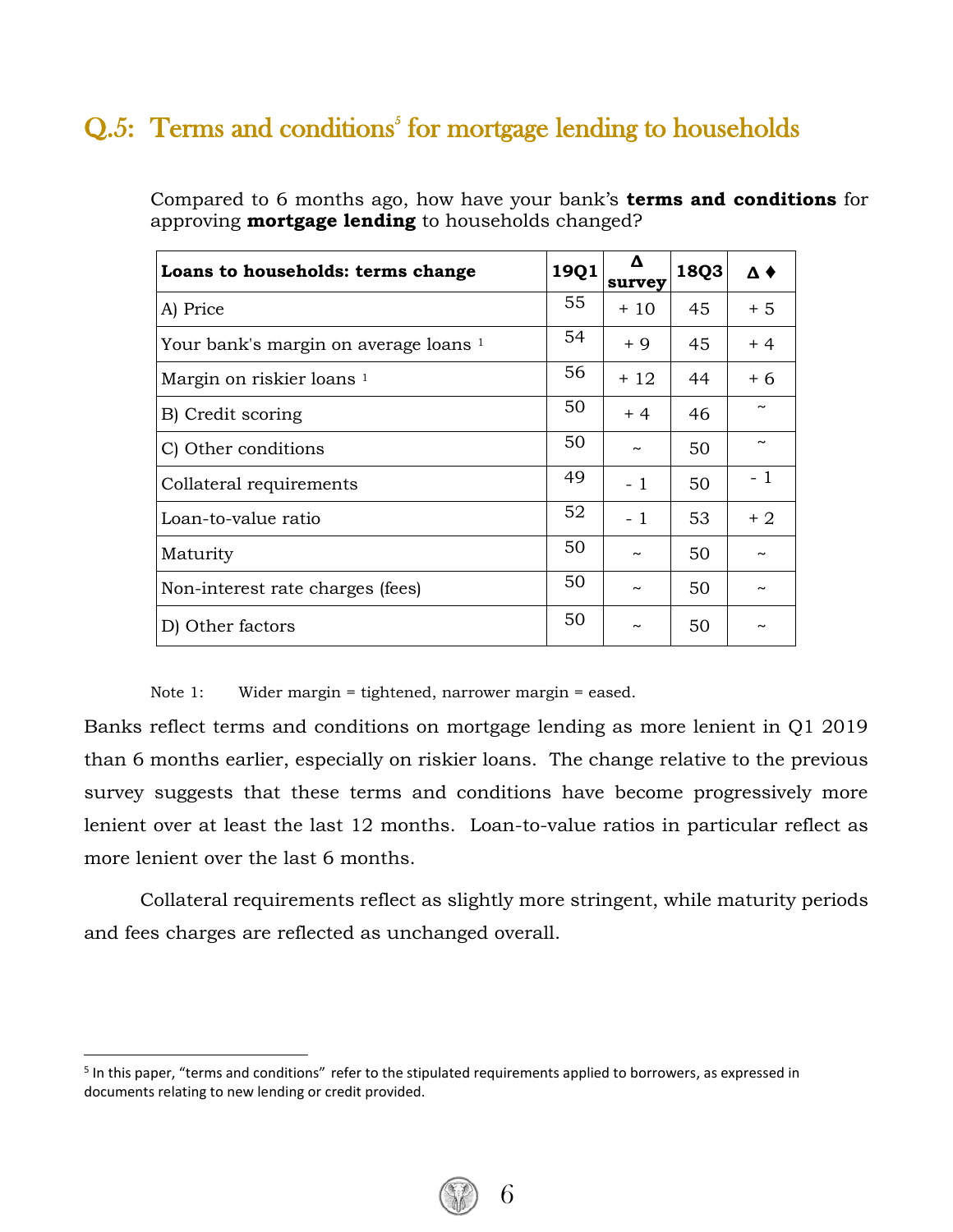# Q.6: Banks' terms and conditions for secured lending to households

Compared to 6 months ago, how have your bank's **terms and conditions** for approving **secured lending to households** changed i.e. secured lending other than mortgage-based lending?

| Loans to households: credit terms change | 19Q1 | Δ<br>survey           | 18Q3 | Δ♦  |
|------------------------------------------|------|-----------------------|------|-----|
| A) Price                                 | 50   | - 8                   | 58   |     |
| Your bank's margin on average loans      | 50   | $-7$                  | 57   |     |
| Your bank's margin on riskier loans      | 43   | - 8                   | 51   | - 7 |
| B) Credit scoring                        | 50   | $\tilde{\phantom{a}}$ | 50   |     |
| C) Other terms and conditions            | 50   | - 16                  | 66   |     |
| Collateral requirements                  | 50   | $-5$                  | 55   |     |
| Maturity                                 | 50   | $-5$                  | 55   |     |
| Non-interest rate charges (fees)         | 50   |                       | 50   |     |
| D) Other factors                         | 50   | ~                     | 50   |     |

Terms and conditions for secured lending were reflected as little changed compared to 6 months prior, though stricter on riskier loans.

The change relative to the previous survey suggests that greater leniency was adopted in the Q3 2018 quarter compared to 6 months earlier but was re-tightened in Q1 2019.

#### Q.7: Terms and conditions for credit facilities and unsecured lending to households

Compared to 6 months ago, how have your bank's **terms and conditions** for approving **credit facilities and unsecured lending to households** changed i.e. other than mortgage-based and other secured lending?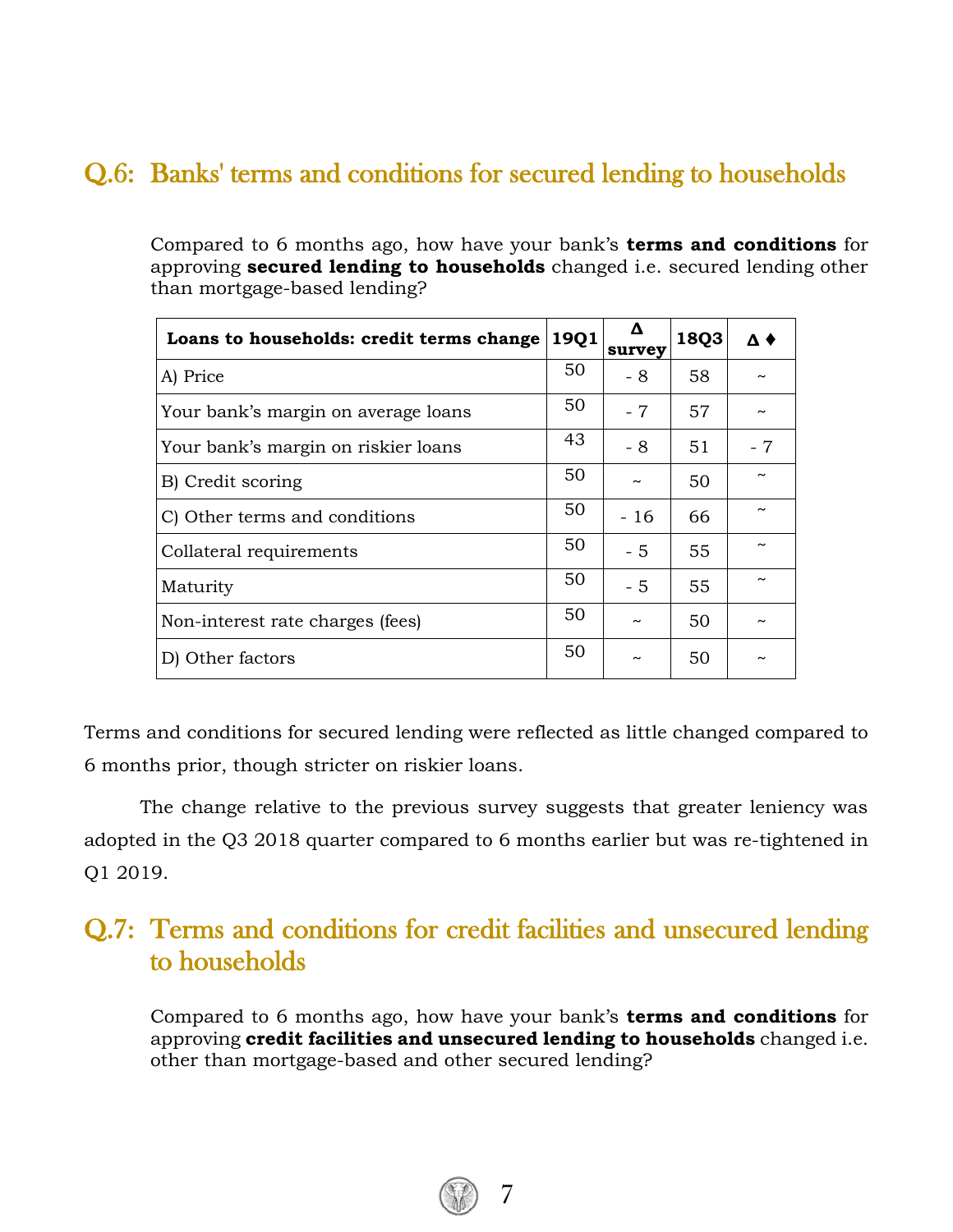| Loans to households: credit terms change | 19Q1 | Δ<br>survey | 18Q3 | Δ♦   |
|------------------------------------------|------|-------------|------|------|
| A) Price                                 | 56   | $+1$        | 55   | $+6$ |
| Your bank's margin on average loans      | 50   | - 3         | 53   |      |
| Your bank's margin on riskier loans      | 53   | $+3$        | 50   | $+3$ |
| B) Credit scoring                        | 54   | $+4$        | 50   | $+4$ |
| C) Other terms and conditions            | 50   | ~           | 50   |      |
| Collateral requirements                  | 50   | ~           | 50   |      |
| Maturity                                 | 53   | $\tilde{}$  | 53   | $+3$ |
| Non-interest rate charges (fees)         | 53   | $+3$        | 50   | $+3$ |
| D) Other factors                         | 50   | ~           | 50   |      |

For unsecured lending and credit facilities, banks indicated greater leniency compared to 6 months earlier in respect of margins, credit scoring, maturity periods and fee charges.

The leniency in these respects was also greater compared to the bank responses provided for Q3 2018.

#### Q.8: Interest rate spread relative to cost of funds: households

Compared to 6 months ago, how has your bank's **interest rate spread** relative to cost of funds changed, as applied to the approval of loans to **households**?

| Loans to households: interest rate spread           | 19Q1 | Δ<br>survey | 18Q3 | $\Delta$ $\blacklozenge$ |
|-----------------------------------------------------|------|-------------|------|--------------------------|
| Overall relative to 6 months ago                    | 50   |             | 50   |                          |
| Mortgage lending                                    | 54   | $+7$        | 47   | $+4$                     |
| Secured credit eg motor vehicle finance             | 50   |             | 50   | - 1                      |
| Credit facilities eg credit cards and<br>overdrafts | 50   | ~           | 50   |                          |
| Unsecured credit                                    | 53   | $\sim$      | 53   | $+3$                     |
| Short term credit up to R8000, within 6<br>months   | 50   | ~           | 50   |                          |
| Developmental credit eg education                   | 50   | $\tilde{}$  | 50   |                          |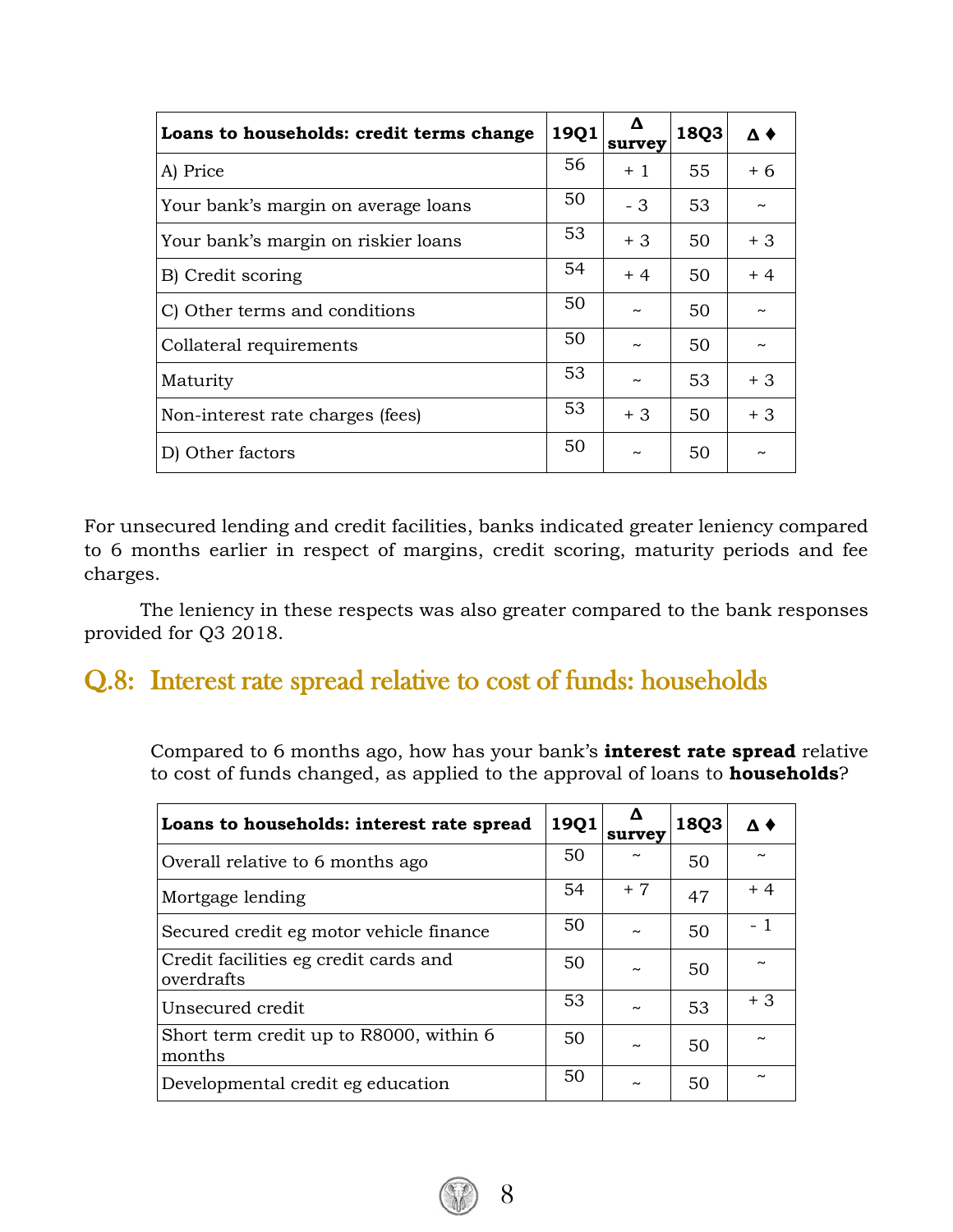| Mass market  | 50 | $\tilde{\phantom{a}}$ | 50 | $\tilde{\phantom{a}}$ |
|--------------|----|-----------------------|----|-----------------------|
| Mid market   | 53 | $+3$                  | 50 | + 3                   |
| Upper market | 53 | $+3$                  | 50 | + 3                   |

Note: Wider margin = tightened i.e. lower score, narrower margin = eased i.e. higher score.

Banks indicate their interest spreads as having been lower (more lenient) in Q1 2019 compared to 6 months earlier on mortgage lending and unsecured credit, slightly higher on vehicle financing, and little changed on other classes of lending. The change towards greater leniency in mortgage lending also reflects by comparison to the survey responses for Q3 2018. The more lenient spreads apply to mid and upper markets, but not to the mass market.

### Q.9: Thresholds on credit scores to households

Compared to 6 months ago, how have your bank's **thresholds on credit scores** to qualify for credit changed, as applied to the approval of lending to **households**?

| Loans to households: credit score<br>thresholds       | 19Q1 | Δ<br>survey           | 18Q3 | $\Delta$ |
|-------------------------------------------------------|------|-----------------------|------|----------|
| Overall relative to 6 months ago                      | 50   |                       | 50   |          |
| Mortgage lending                                      | 50   | $\tilde{\phantom{a}}$ | 50   |          |
| Secured credit e.g. motor vehicle finance             | 50   | $+5$                  | 45   |          |
| Credit facilities e.g. credit cards and<br>overdrafts | 50   | $\tilde{\phantom{a}}$ | 50   |          |
| Unsecured credit                                      | 50   | $\tilde{\phantom{a}}$ | 50   |          |
| Short term credit up to R8000, within 6<br>months     | 50   |                       | 50   |          |
| Developmental credit e.g. education                   | 50   |                       | 50   |          |
| Mass market                                           | 50   | $\tilde{\phantom{a}}$ | 50   |          |
| Mid market                                            | 50   | - 4                   | 54   | ~        |
| Upper market                                          | 50   | $\tilde{\phantom{a}}$ | 50   |          |

9

These are shown to be unchanged in Q1 compared to 6 months prior.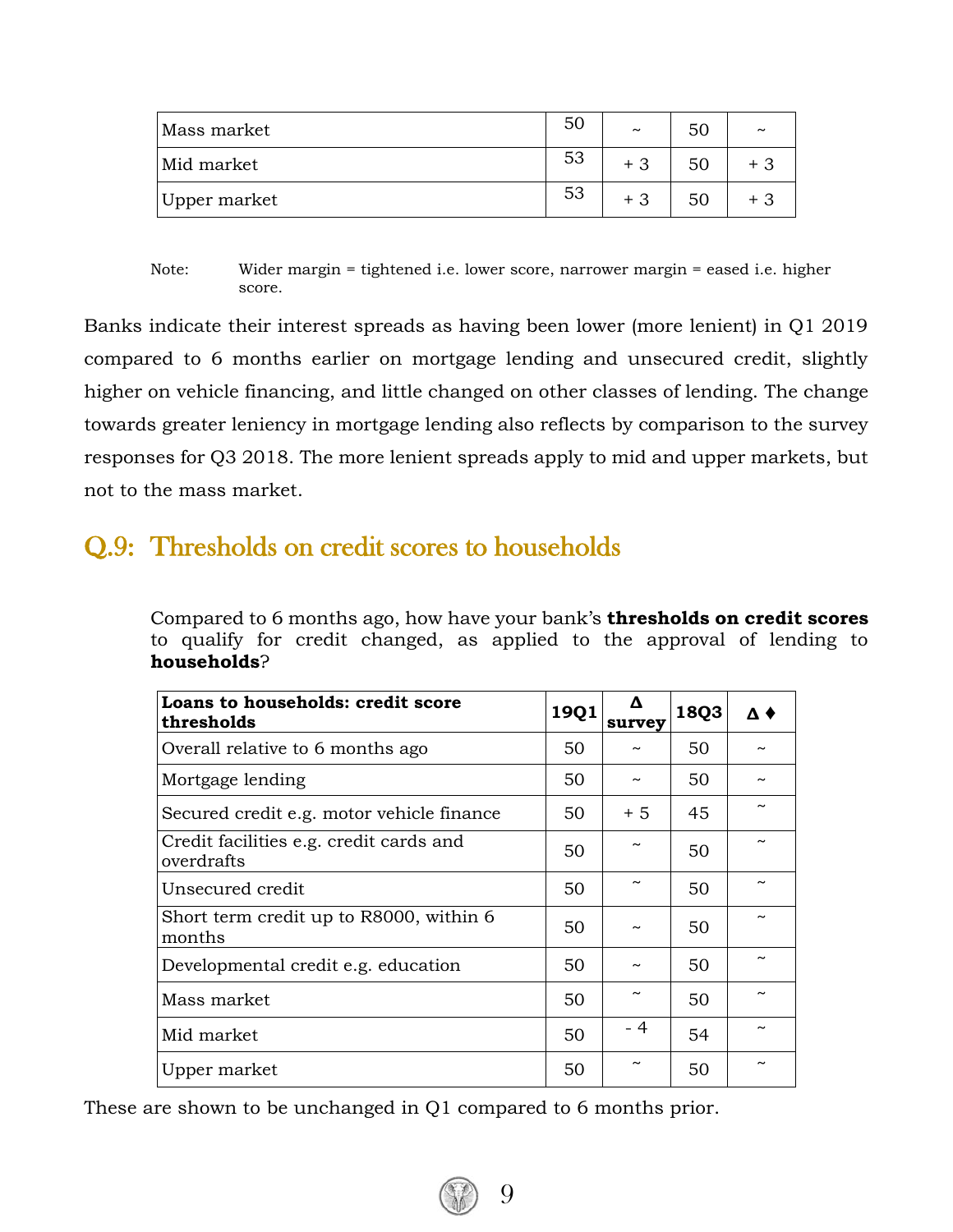#### Q.10: Expected banks' credit stance to households over the next three months

Please indicate how you **expect** your bank's **credit stance** as applied to the approval of loans to households to change over the **next three months**.

| Loans to households: future 3 months                  | 19Q1 | Δ<br>survey           | 18Q3 | $\Delta$ $\blacklozenge$ |
|-------------------------------------------------------|------|-----------------------|------|--------------------------|
| Overall                                               | 54   | $+4$                  | 50   | $+4$                     |
| Mortgage lending                                      | 54   | $+2$                  | 52   | $+4$                     |
| Secured credit e.g. motor vehicle finance             | 53   | $+3$                  | 50   | $+3$                     |
| Credit facilities e.g. credit cards and<br>overdrafts | 48   | $+4$                  | 44   | - 2                      |
| Unsecured credit                                      | 50   | $+3$                  | 47   |                          |
| Short term credit up to R8000, within 6<br>months     | 53   | $+2$                  | 51   | $+3$                     |
| Developmental credit e.g. education                   | 54   | $+4$                  | 50   | $+4$                     |
| Mass market                                           | 49   | $+3$                  | 46   | - 1                      |
| Mid market                                            | 54   | $\tilde{\phantom{a}}$ | 54   | $+4$                     |
| Upper market                                          | 54   | ~                     | 54   | $+4$                     |

Looking forwards, the banks expect their credit stance to be more lenient across nearly all lending classes to households, with only credit facilities expected to be slightly stricter and unsecured credit remaining much as in the completed quarter.

This assessment applies to the mid and upper markets, but not to the mass market, which is expected to incur slightly greater stringency over the coming quarter.

The current expectation overall shows an increase in expected leniency compared to the previous survey of Q3 2018, across all classes of lending.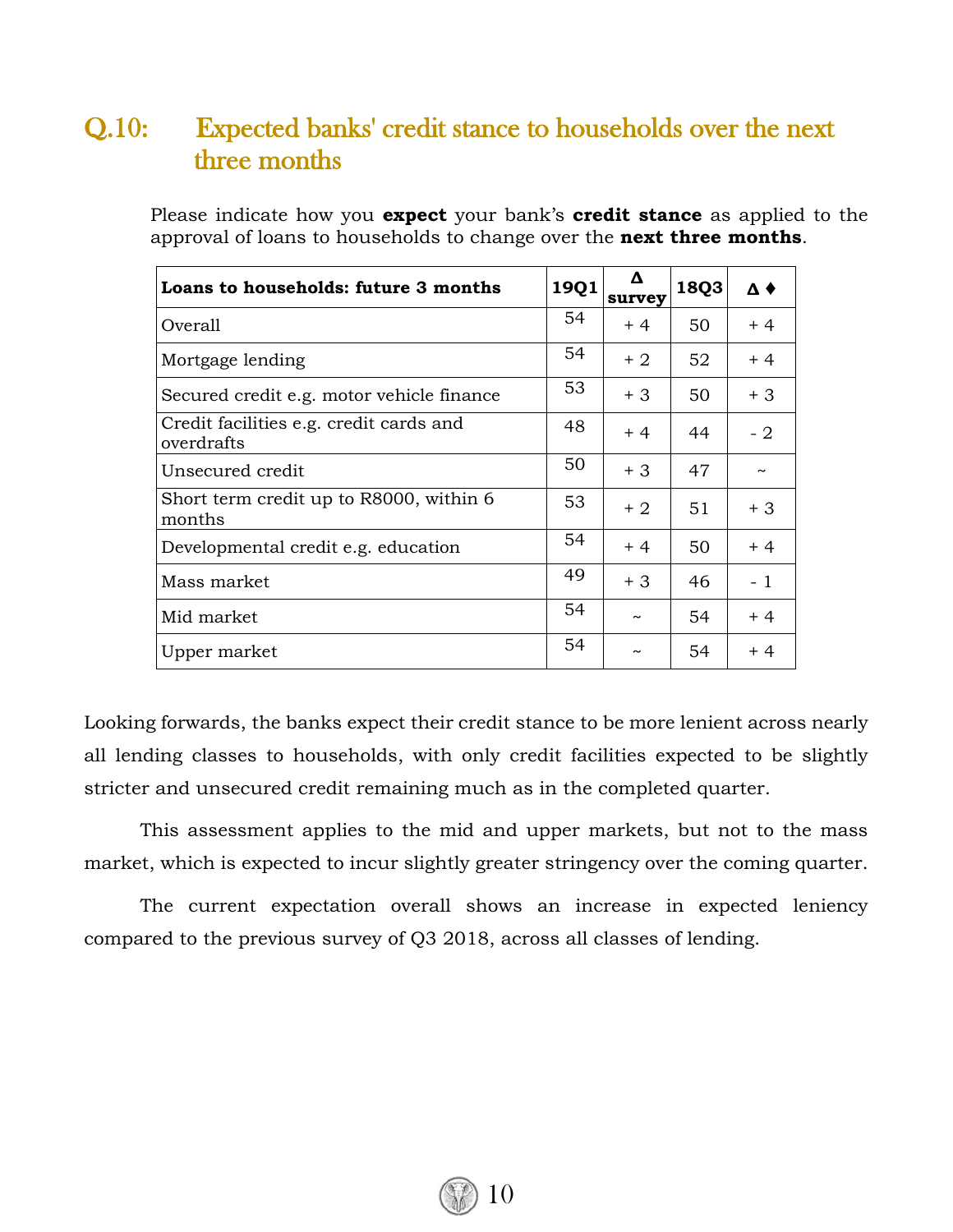## 2. Loans or credit lines to enterprises<sup>6</sup>

#### Q.11: Banks' credit stance to enterprises

Compared to 6 months ago, how has your bank's **credit stance** (lenient vs stringent) as applied to the approval of loans or credit lines to enterprises changed?

| Loans to enterprises: credit stance change | 19Q1 | Δ<br>survey | 18Q3 | $\Delta$ $\blacklozenge$ |
|--------------------------------------------|------|-------------|------|--------------------------|
| Overall relative to 6 months ago           | 48   | - 6         | 54   | $-2$                     |
| Short-term loans (up to 1 year)            | 50   | - 4         | 54   | $\tilde{}$               |
| Longer-term loans (over 1 year)            | 48   | - 1         | 49   | $-2$                     |
| Agriculture, forestry                      | 49   | $+7$        | 42   | $-1$                     |
| Mining, quarrying                          | 54   |             | 54   | $+4$                     |
| Manufacturing                              | 42   | $-7$        | 49   | - 8                      |
| Construction                               | 39   | $-2$        | 41   | $-11$                    |
| Wholesale, retail, accommodation           | 48   | - 6         | 54   | $-2$                     |
| Transport, communication, ICT              | 48   | $-1$        | 49   | $-2$                     |
| Financial, real estate, services           | 48.  | - 2         | 50   | $-2$                     |
| Utilities, social and state services       | 43   | - 15        | 58   | - 7                      |

In the case of lending to enterprises, banks reflect their credit stance in Q1 2019 as generally more stringent than 6 months prior. By sector, the one exception was mining, which indicates greater leniency, likely to be off a recent history of stringency.

The responses reflect greater stringency compared to the survey responses for

 $\overline{\phantom{a}}$ 



 $<sup>6</sup>$  In this paper, an enterprise refers to a business entity which is not a bank or other financial intermediary.</sup>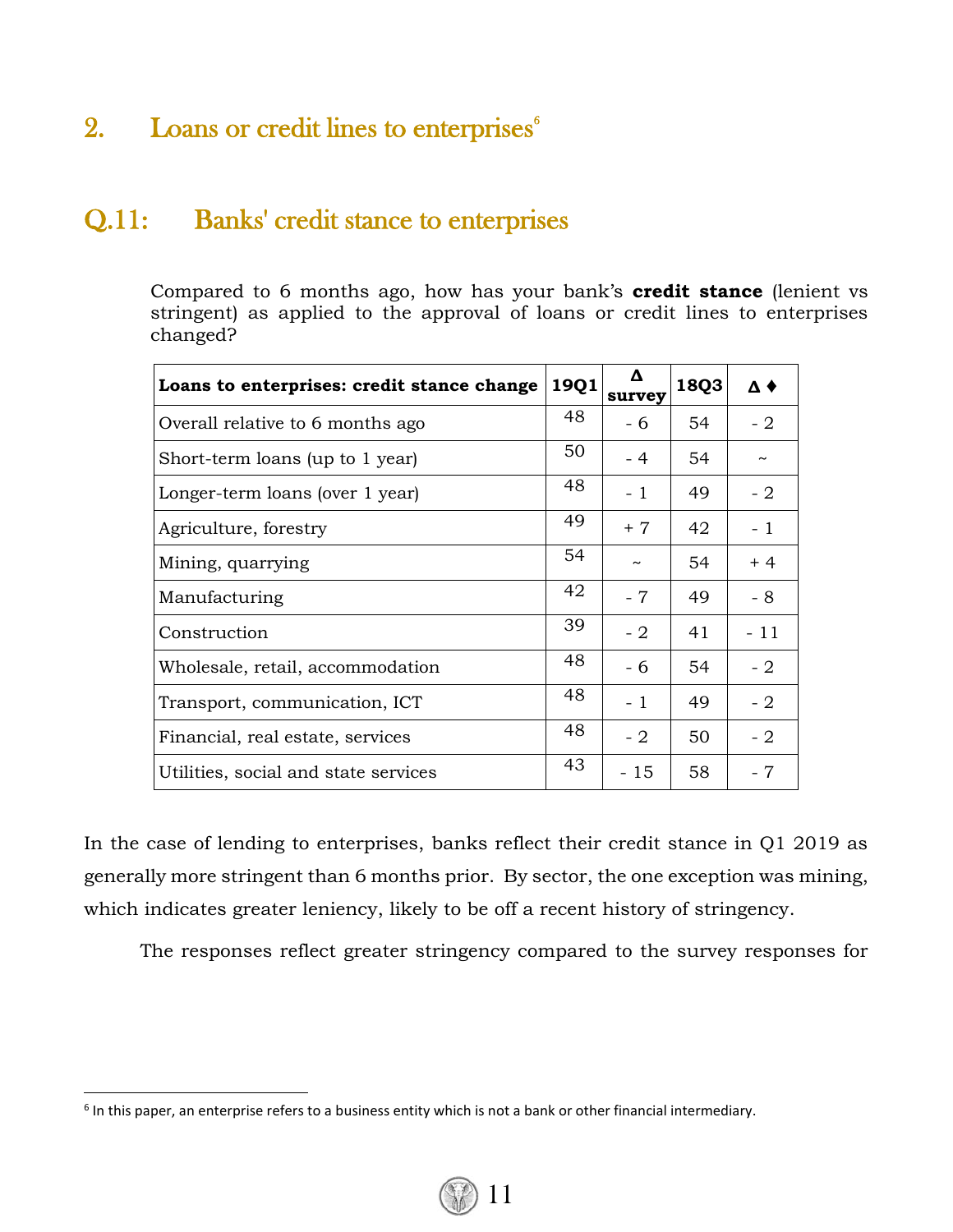Q3 2018, with the exception of Agriculture.

#### Q12: Factors affecting banks' credit stance

Compared to 6 months ago, how have the following **factors** affected your bank's **credit stance** as applied to the approval of loans or credit lines to enterprises? Contribution of the following factors to the tightening or easing of credit stance:

| Loans to enterprises: reasons for change                       | 19Q1 | Δ<br>survey           | 18Q3 | $\mathbf{\Lambda}$    |
|----------------------------------------------------------------|------|-----------------------|------|-----------------------|
| A) Cost of funds and balance sheet<br>constraints              | 50   |                       | 50   |                       |
| Costs related to your bank's capital position <sup>1</sup>     | 49   | - 5                   | 54   | - 1                   |
| Your bank's ability to access market<br>financing <sup>2</sup> | 50   | ~                     | 50   |                       |
| Your bank's liquidity position                                 | 50   | $-1$                  | 49   |                       |
| B) Pressure from competition                                   | 50   | $\tilde{\phantom{a}}$ | 50   |                       |
| Competition from other banks                                   | 46   | $+2$                  | 44   | - 4                   |
| Competition from non-bank lenders                              | 50   | $+4$                  | 46   |                       |
| Competition from direct market financing                       | 50   | $\tilde{\phantom{a}}$ | 50   |                       |
| C) Perception of risk                                          | 50   | $\tilde{\phantom{a}}$ | 50   | $\tilde{\phantom{a}}$ |
| Expectations on general economic activity                      | 45   | $+3$                  | 42   | $-5$                  |
| Industry or firm-specific outlook                              | 45   | $+3$                  | 42   | $-5$                  |
| Risk on the collateral required                                | 48   |                       | 48   | - 2                   |
| D) Other factors                                               | 50   |                       | 50   |                       |

Note 1: can include the use of credit derivatives, with the loans remaining on the bank's balance sheet

Note 2: e.g. money or bond market financing, including securitisation

Banks reflect most factors as having little contribution to the more stringent credit stance, other than competitive pressures from other banks and risks relating to economic activity/growth, generally and specific industry related.

The constraint of bank capital costs is reflected as more negative on credit stance than in the previous survey for Q3 2018.

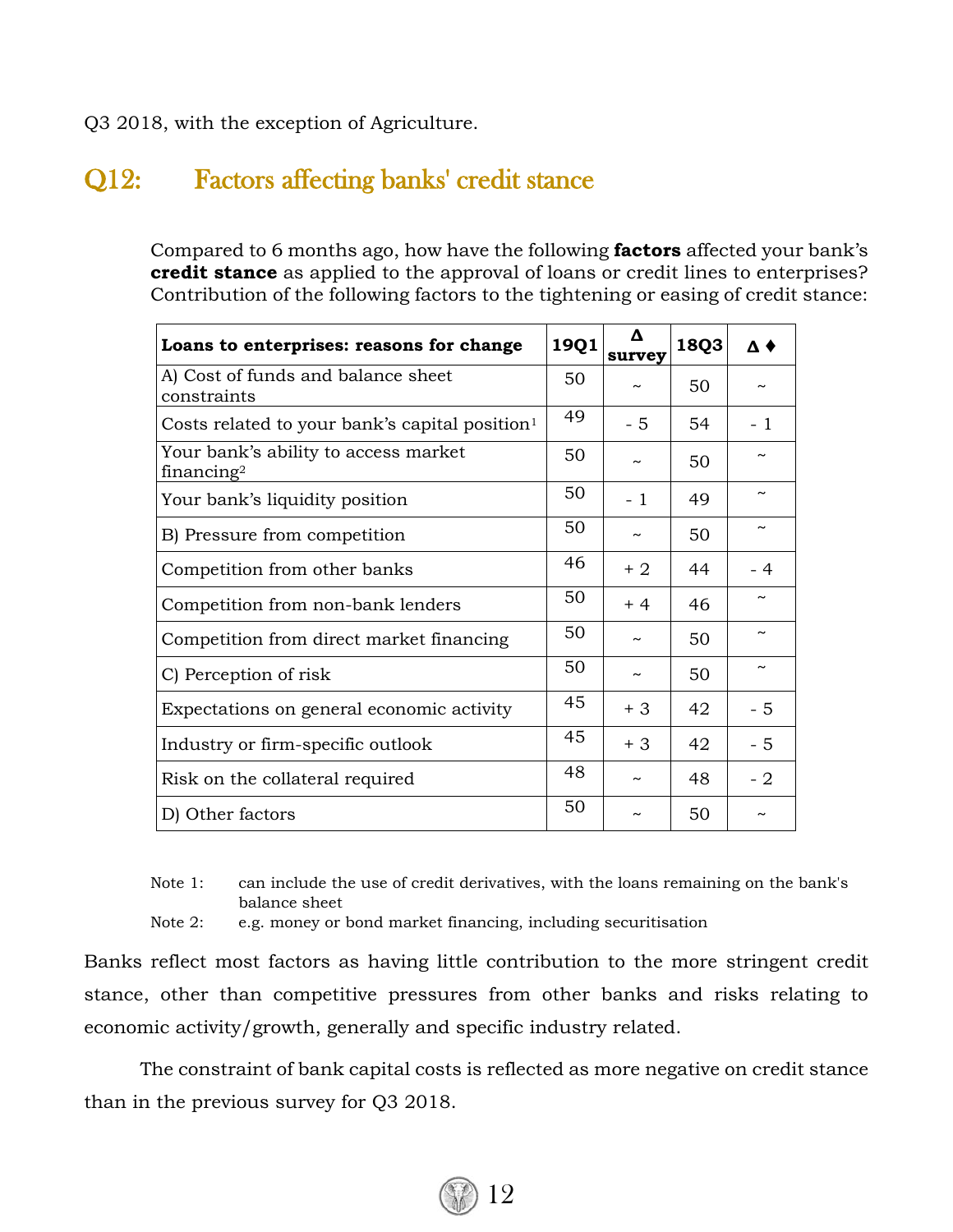# Q.13: Terms and conditions for approving credit to enterprises

| Loans to enterprises: terms change      | 19Q1 | Δ<br>survey           | 18Q3 | $\Delta$ $\blacklozenge$ |
|-----------------------------------------|------|-----------------------|------|--------------------------|
| A) Price                                | 57   | $+7$                  | 50   | $+7$                     |
| Your bank's margin on average loans 1   | 52   | - 4                   | 56   | $+2$                     |
| Your bank's margin on riskier loans 1   | 52   | $+4$                  | 48   | $+2$                     |
| B) Other terms and conditions           | 50   |                       | 50   |                          |
| Non-interest rate charges               | 50   |                       | 50   | $\tilde{}$               |
| Maximum size of the loan or credit line | 50   | - 4                   | 54   | $\tilde{\phantom{a}}$    |
| Loan to value ratio                     | 50   | $\tilde{\phantom{a}}$ | 50   | $\tilde{\phantom{a}}$    |
| Collateral requirements                 | 48   | $-2$                  | 50   | - 2                      |
| Loan covenants                          | 53   | $+3$                  | 50   | $+3$                     |
| Maturity                                | 50   | $+5$                  | 45   |                          |
| Other factors                           | 50   |                       | 50   |                          |

Compared to 6 months ago, how have your bank's **terms and conditions** for approving loans or credit lines to enterprises changed?

Note 1: wider margin = tightened, narrower margin = eased

Banks indicate terms and conditions as being more favourable to enterprises in Q1 2019 compared to 6 months prior in respect of bank margins and loan covenants, but little changed in other respects. Collateral requirements are reflected as somewhat stricter.

#### Q.14: Expect credit stance to enterprises over the next three months

Please indicate how you **expect** your bank's **credit stance** as applied to the approval of loans or credit lines to enterprises to change over the **next three months**.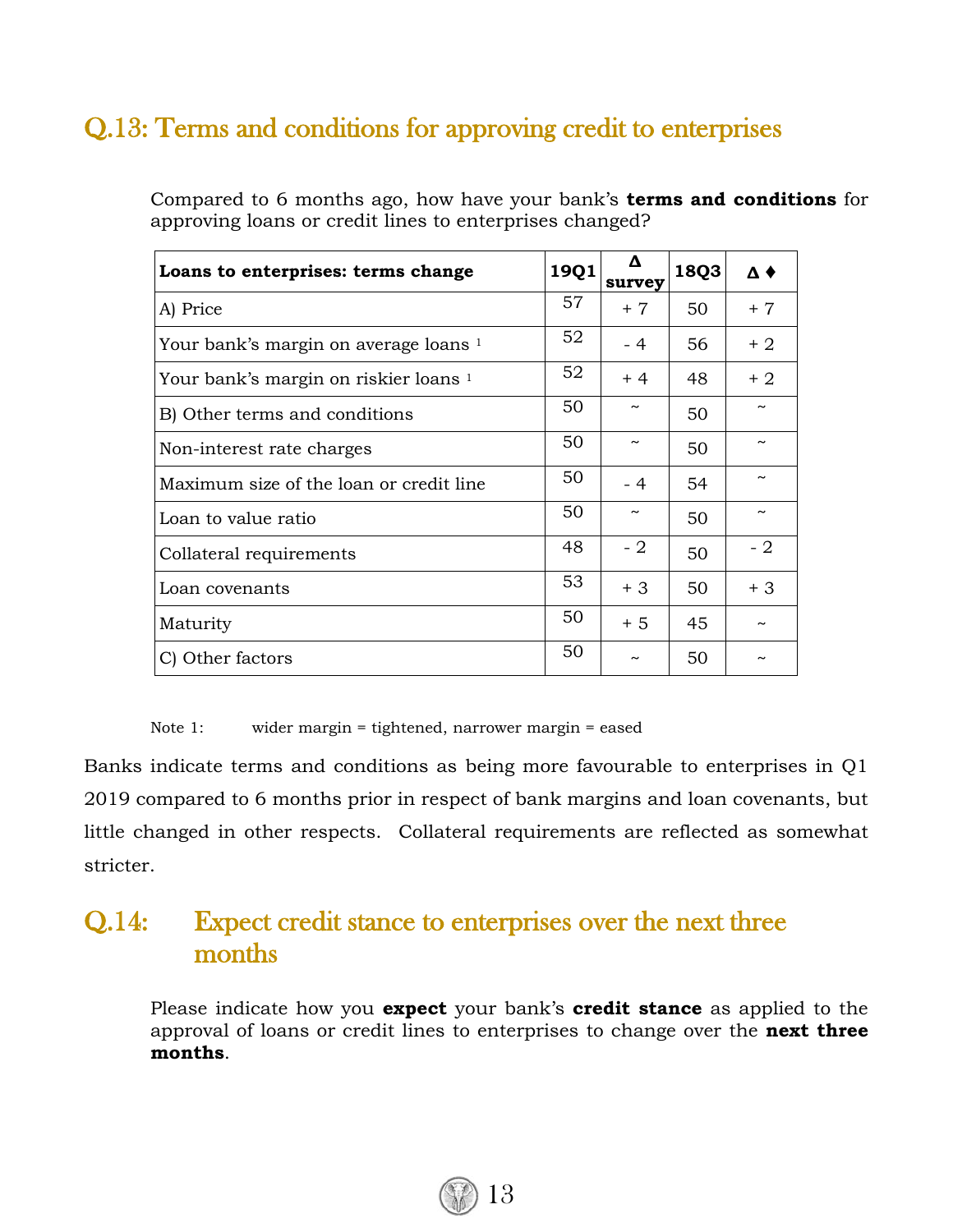| Loans to enterprises: stance next 3<br>months | 19Q1 | Δ<br>survey | 18Q3 | Δ♦   |
|-----------------------------------------------|------|-------------|------|------|
| Overall                                       | 55   | $-1$        | 56   | $+5$ |
| Short-term loans<br>(up to 1 year)            | 58   | $+3$        | 55   | $+8$ |
| Longer-term loans (over 1 year)               | 55   |             | 55   | $+5$ |
| Agriculture, forestry                         | 54   | $+8$        | 46   | $+4$ |
| Mining, quarrying                             | 54   |             | 54   | $+4$ |
| Manufacturing                                 | 52   | $+2$        | 50   | $+2$ |
| Construction                                  | 46   | $+1$        | 45   | $-4$ |
| Wholesale, retail, accommodation              | 52   | $+2$        | 50   | $+2$ |
| Transport, communication, ICT                 | 52   | $+2$        | 50   | $+2$ |
| Financial, real estate, services              | 52   | $-2$        | 54   | $+2$ |
| Utilities, social and state services          | 54   | ົ           | 54   | $+4$ |

Bank responses express a more favourable expected credit stance over the next 3 months towards enterprises. This covers all sectors other than Construction.

The expectation is more favourable toward short-term than long-term lending and is more positive than the assessment of Q3 2018.

#### 3. Strategic direction

#### Q.15: Focus towards small enterprises

Has the focus of your bank shifted more or less towards provision of lending to small enterprises over the past 3 months compared to six months prior, under the following lending categories?

| <b>Small enterprise focus</b> | 19Q1 | survey                | 18Q3 | $\Delta$ $\blacklozenge$ |
|-------------------------------|------|-----------------------|------|--------------------------|
| A) Enterprise lending         | 50   | $\tilde{\phantom{a}}$ | 50   | $\tilde{\phantom{a}}$    |
| Property finance <sup>1</sup> | 48   | - 2                   | 50   | - 1                      |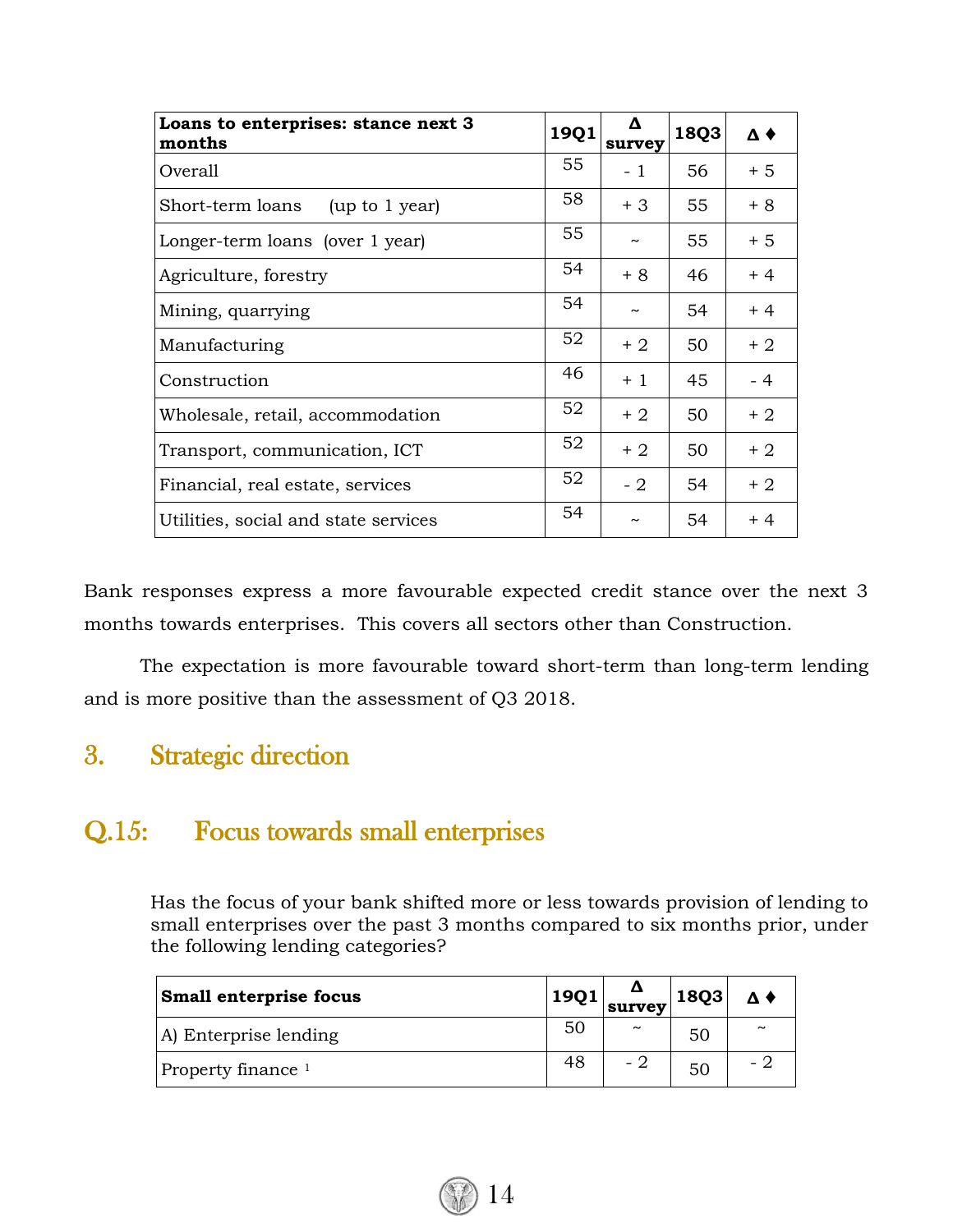| Plant and equipment finance (asset based) 2 | 49 | - 5        | 54 | - 1                   |
|---------------------------------------------|----|------------|----|-----------------------|
| Debtor finance                              | 54 | $-2$       | 56 | + 4                   |
| Overdraft and unsecured                     | 53 | $\tilde{}$ | 53 | $+3$                  |
| Import/export finance                       | 50 | - 3        | 53 | $\tilde{\phantom{a}}$ |
| Short-term bridging loans                   | 48 | - 2        | 50 | - 2                   |
| B) Other lending                            | 50 | $\tilde{}$ | 50 | $\tilde{\phantom{a}}$ |

Note 1: Small enterprises can be considered approximately as those with total employment of 50 or fewer. Asset and revenue guidelines as adopted by the DTI may be used.

The bank responses indicate a stronger focus towards debtor finance and overdraft/unsecured lending to small enterprises compared to 6 months prior, and less towards property and bridging finance to small enterprises.

#### Q.16: Preference for shifts going forward

Which **forms of lending** would your bank prefer to be more engaged in or less engaged in going forward?

| <b>Strategic direction: preferred shifts</b> | 19Q1 | Δ<br>survey           | 18Q3 | Δ♦    |
|----------------------------------------------|------|-----------------------|------|-------|
| A) Enterprise lending                        | 50   | $-17$                 | 67   |       |
| Property finance $1$                         | 58   |                       | 58   | $+8$  |
| Plant and equipment finance (asset based) 2  | 52   | - 5                   | 57   | $+2$  |
| Debtor finance                               | 53   | - 5                   | 58   | $+3$  |
| Overdraft and unsecured                      | 45   | $-15$                 | 60   | $-5$  |
| Import/Export finance                        | 53   | - 8                   | 61   | $+3$  |
| B) Household lending                         | 67   | $-16$                 | 83   | $+17$ |
| Mortgage lending $1$                         | 60   | $\tilde{\phantom{a}}$ | 60   | $+10$ |
| Secured / Vehicle finance 2                  | 64   | $+5$                  | 59   | $+14$ |
| Credit card finance / credit facility        | 64   | $\tilde{}$            | 64   | + 14  |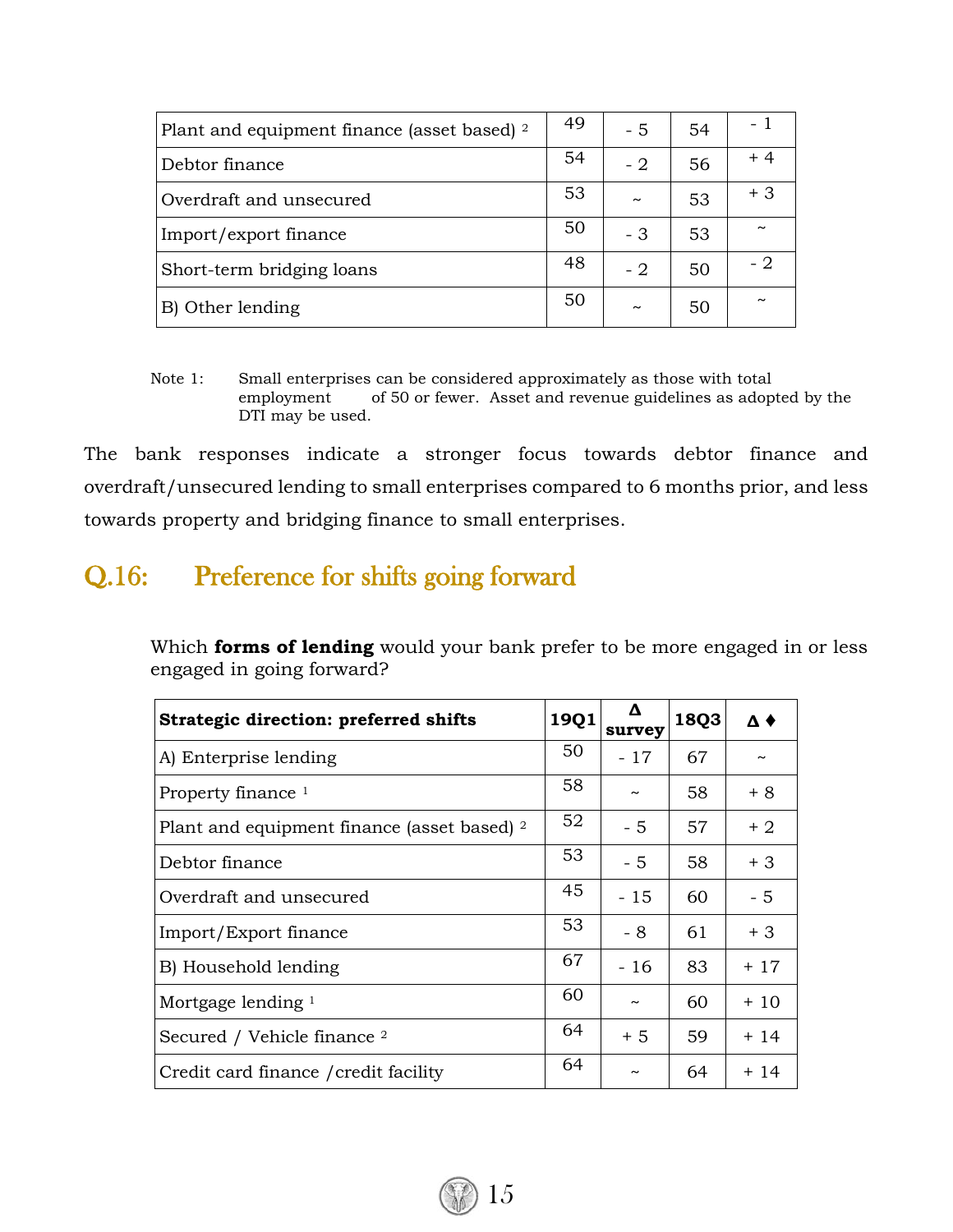| Unsecured lending | 63 | $\tilde{\phantom{a}}$ | 63 |                       |
|-------------------|----|-----------------------|----|-----------------------|
| Short-term loans  | 59 |                       | 60 | + 9                   |
| C) Other lending  | 50 | $\tilde{}$            | 50 | $\tilde{\phantom{a}}$ |

Note 1: Typically lending secured through a residential mortgage bond

Note 2: Typically secured through a notarial bond or similar over the vehicle or asset

The banks reveal a strong preference for increased household lending in all categories, as well as for property, equipment and debtor finance in the case of enterprises.

A preferred reduction of overdraft/unsecured lending to enterprises going forward is shown.

#### Q.17: Change from 5 years ago: Households

How does your bank's current **credit stance** compare to the bank's credit stance **5 years ago** i.e. in 2012/13, as applied to the approval of loans or credit lines to **households**?

| Loans to households: credit stance change             | 19Q1 | Δ<br>survey | 18Q3 | Δ♦    |
|-------------------------------------------------------|------|-------------|------|-------|
| Overall relative to 5 years ago                       | 39   | $+4$        | 35   | $-11$ |
| Short term lending (up to 1 year)                     | 39   | $+4$        | 35   | $-11$ |
| Longer-term lending (over 1 year)                     | 49   | $+10$       | 39   | $-1$  |
| Mortgage lending                                      | 53   | $+10$       | 43   | $+3$  |
| Secured credit e.g. motor vehicle finance             | 45   |             | 45   | $-5$  |
| Credit facilities e.g. credit cards and<br>overdrafts | 45   | $-1$        | 46   | $-5$  |
| Unsecured credit                                      | 47   | $+2$        | 45   | $-3$  |
| Short term credit up to R8000, within 6<br>months     | 45   | $+5$        | 40   | $-5$  |
| Developmental credit e.g. education                   | 45   | $+12$       | 33   | $-5$  |
| Mass market                                           | 47   | $+3$        | 44   | $-3$  |
| Mid market                                            | 52   | $+3$        | 49   | $+2$  |
| Upper market                                          | 52   | $+7$        | 45   | $+2$  |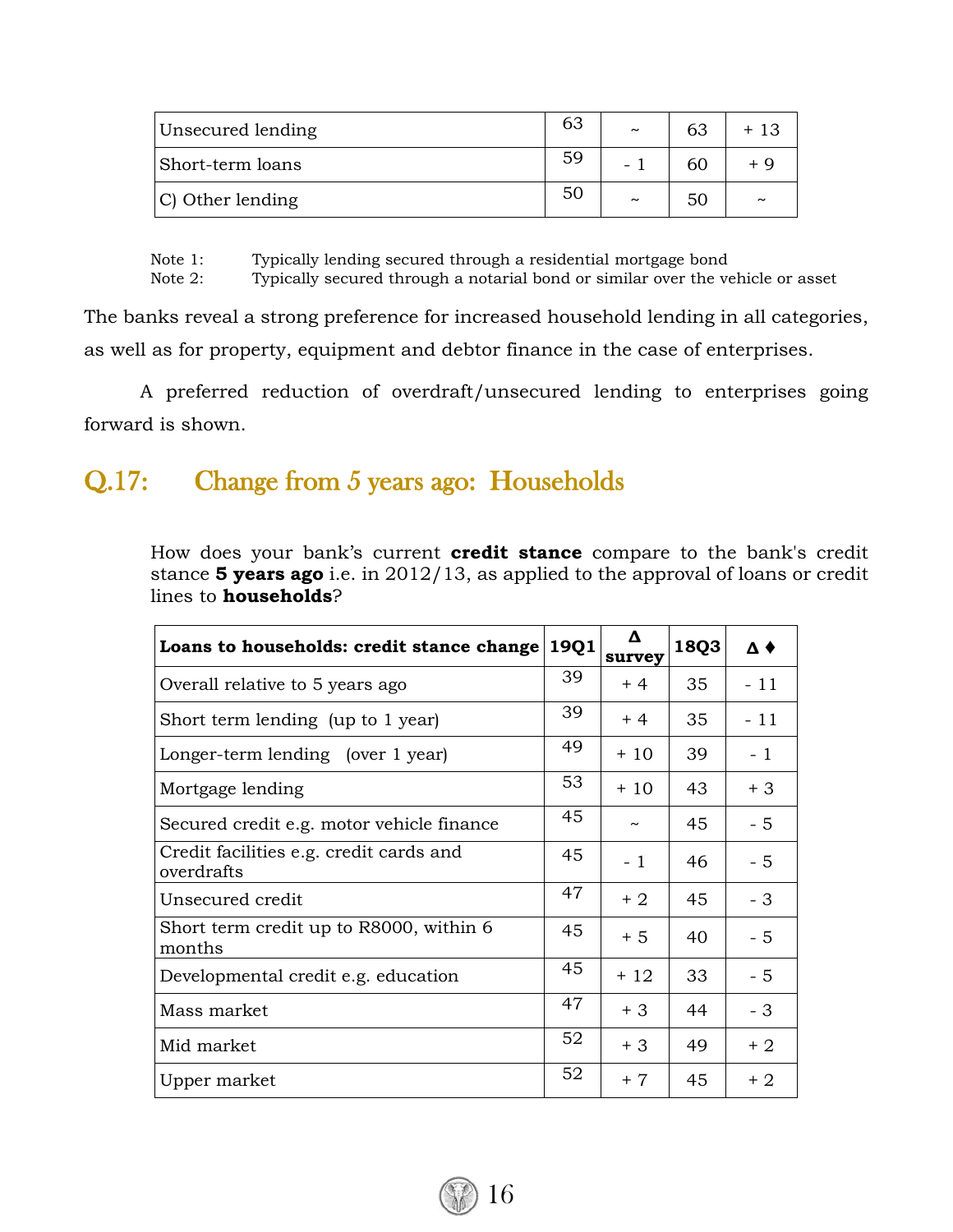Comparison of banks' credit stance in Q1 2019 towards households relative to 5 years previously (2014) shows greater stringency across all lending classes except mortgage lending.

The greatest tightening shows in the survey as being in the short-term range of credit, rather than longer term. It is also shown as confined to the mass market, not the mid or upper market.

#### Q.18: Change from 5 years ago: Enterprises

How does your bank's current **credit stance** compare to the bank's credit stance **5 years ago** i.e. in 2012/13, as applied to the approval of loans or credit lines to **enterprises**?

| Loans to enterprises: credit stance change | 19Q1 | Δ<br>survey | 18Q3 | Δ♦    |
|--------------------------------------------|------|-------------|------|-------|
| Overall relative to 5 years ago            | 61   | $+5$        | 56   | $+11$ |
| Short term lending (up to 1 year)          | 61   | $+5$        | 56   | $+11$ |
| Longer-term lending (over 1 year)          | 61   | $+12$       | 49   | $+11$ |
| Agriculture, forestry                      | 57   | $+19$       | 38   | $+7$  |
| Mining, quarrying                          | 55   | $+13$       | 42   | $+5$  |
| Manufacturing                              | 55   | $+9$        | 46   | $+5$  |
| Construction                               | 42   | $+5$        | 37   | - 8   |
| Wholesale, retail, accommodation           | 55   | $+5$        | 50   | $+5$  |
| Transport, communication, ICT              | 55   | $+9$        | 46   | $+5$  |
| Financial, real estate, services           | 55   | $+5$        | 50   | $+5$  |
| Utilities, social and state services       | 51   | $+9$        | 42   | $+1$  |

For enterprises, banks indicate in the Q1 2019 survey markedly greater leniency in credit stance compared to 5 years prior (2014), across all durations, and all sectors, with the exception of Construction.

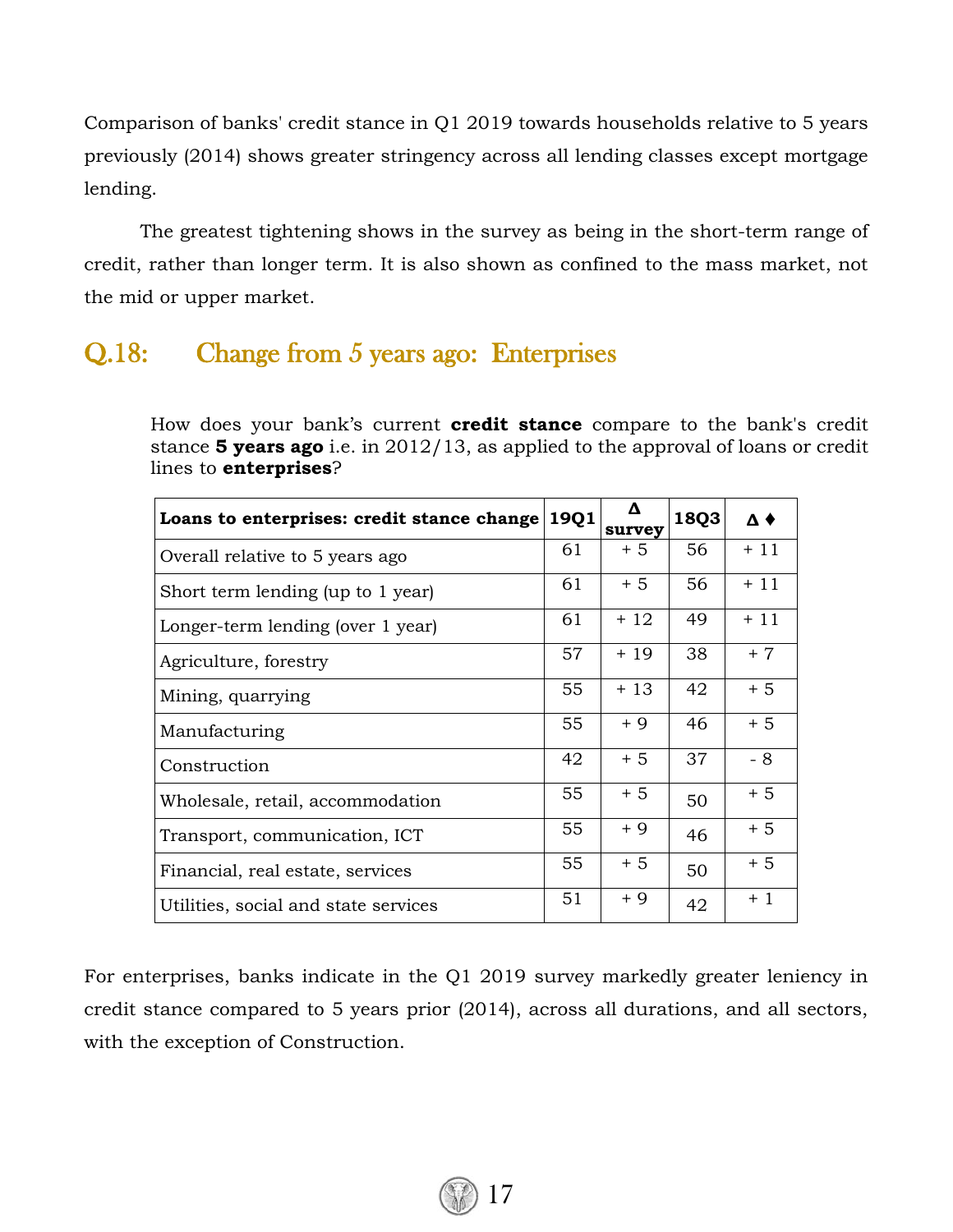## Q.19: Effects of political and governance changes

How have the following **political and governance** changes affected your bank's lending stance currently compared to **1 year ago** i.e. late 2017?

(Note: < 50 indicates that banks have made lending stance more stringent, somewhat or significantly. > 50 indicates that they have made their lending stance more lenient.)

| <b>Effects of political and governance</b><br>changes                  | 19Q1 | Δ<br>survey           | 18Q3   | $\Delta$ $\blacklozenge$ |
|------------------------------------------------------------------------|------|-----------------------|--------|--------------------------|
| A) Political                                                           | 50   | - 4                   | 54     |                          |
| More transparent political leadership and<br>governance $1$            | 50   | $-15$                 | 65     |                          |
| Uncertainty relating to land expropriation 2                           | 45   | $+2$                  | 43     | - 5                      |
| Contradictions between factions of ANC 3                               | 49   | $+9$                  | 40     | $-1$                     |
| B) Governance/financial                                                | 50   | $\tilde{\phantom{a}}$ | 50     | $\tilde{}$               |
| Confidence in state institutions <sup>4</sup>                          | 39   | - 2                   | 41     | $-11$                    |
| Fiscal pressures: tight national budget <sup>5</sup>                   | 45   | $+5$                  | 40     | $-5$                     |
| Revelation of widespread state capture and<br>malfeasance <sup>6</sup> | 33   | $[-10]$               | $[43]$ | - 17                     |
| Dire financial state of state-owned<br>enterprises <sup>7</sup>        | 32   | $[-22]$               | [54]   | - 18                     |
| Load shedding, actual and anticipated                                  | 36   | п                     | п      | $-14$                    |
| C) Other                                                               | 50   | ~                     | 50     | П                        |

Note 1: More open political leadership and governance under the Ramaphosa presidency.

- Note 2: Active pursuit of expropriation without compensation, and proposed change to section 25 of the constitution.
- Note 3: Conflicting ANC statements and possible resurgence of factions opposing Ramaphosa.
- Note 4: Judiciary, NPA, police, Public Protector, SARB, etc.
- Note 5: Severe fiscal constraints as evidenced in 2019/20 national budget.
- Note 6: The extensive evidence of 'state capture' and malfeasance as has been further revealed by the current sitting commissions.
- Note 7: Continued severe financial situation of key SOE's despite appointment of new boards of directors.

[ ] indicates question not directly comparable between current and previous survey.

Under governance, the survey indicates the dire financial state of state-owned enterprises, state capture and malfeasance and load shedding as material contributors to the tightening of credit stance compared to 6 months prior. Confidence in state

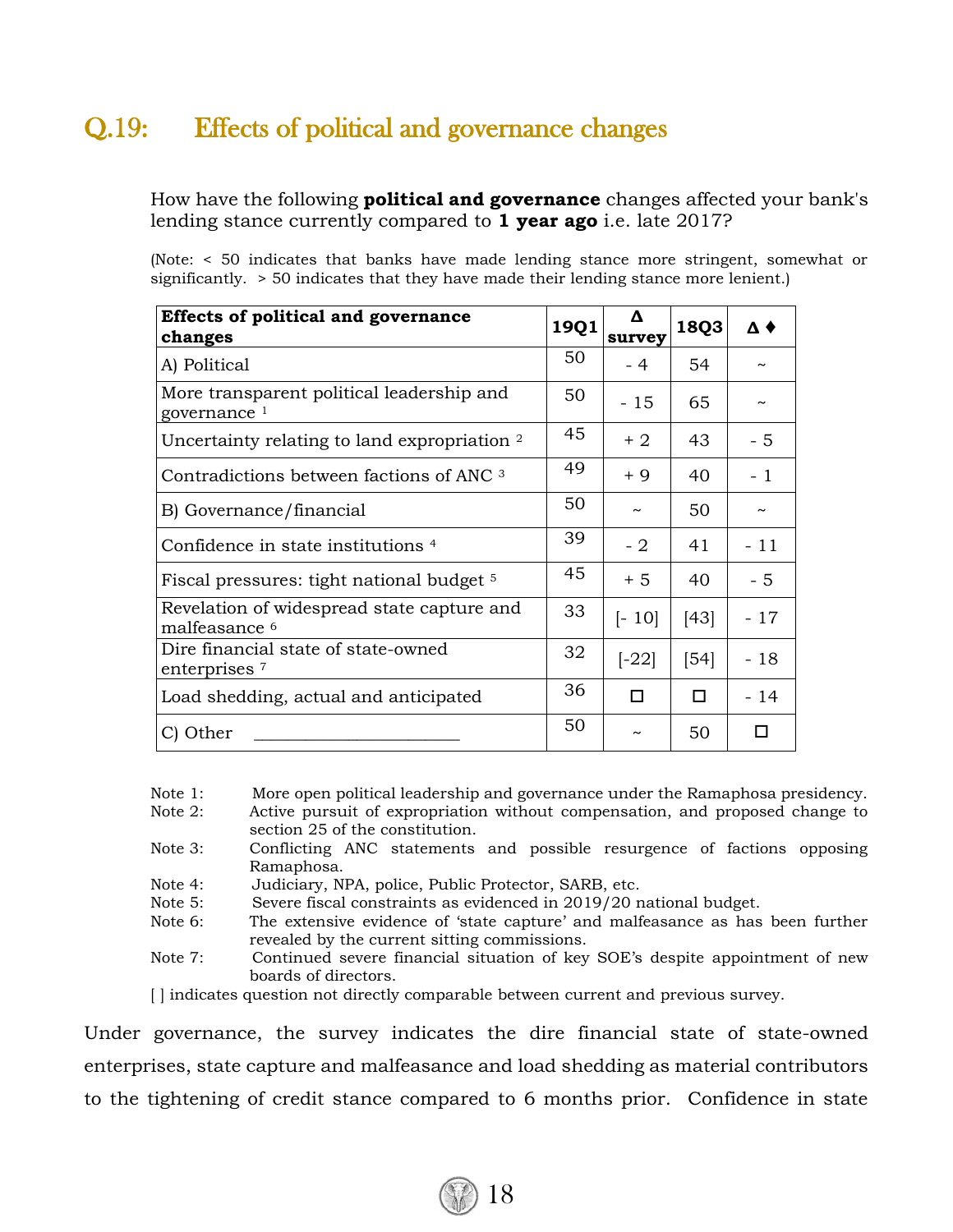institutions, fiscal pressures and uncertainty relating to land expropriation are also indicated as negative contributors to banks' credit stances in Q1 2019 compared to 6 months prior.

The more directly political factors, such as transparency of political leadership and contradictions between ANC factions, are reflected as having no less or more effect on lending stringency than 6 months prior.

### Q.20: Adoption by Parliament of the debt intervention bill (Topical question)

How do you expect your bank's **lending / credit stance** to be affected by the Debt Intervention Bill/Act in the form adopted by the National Assembly in September 2018 (still awaiting NCOP approval), when it comes into effect?

| Loans to enterprises: stance ensuing 3<br>months      | 19Q1 | Δ<br>survey | 18Q3 | $\Delta$ $\blacklozenge$ |
|-------------------------------------------------------|------|-------------|------|--------------------------|
| Overall                                               | 49   | п           | п    | $-1$                     |
| Short term lending (up to 1 year)                     | 49   | п           | п    | $-1$                     |
| Longer-term lending (over 1 year)                     | 42   | п           | п    | $-8$                     |
| Mortgage lending (indirectly)                         | 46   | П           | п    | $-4$                     |
| Secured credit e.g. motor vehicle finance             | 46   | п           | п    | $-4$                     |
| Credit facilities e.g. credit cards and<br>overdrafts | 42   | п           | п    | $-8$                     |
| Unsecured credit                                      | 42   | П           | п    | $-8$                     |
| Short term credit up to R8000, within 6<br>months     | 50   | п           | п    | $\tilde{\phantom{a}}$    |
| Developmental credit e.g. education                   | 41   | П           | п    | - 9                      |
| Mass market                                           | 42   | п           | П    | $-8$                     |
| Mid market                                            | 50   | п           | п    | $\sim$                   |
| Upper market                                          | 50   | п           | п    | $\tilde{\phantom{a}}$    |

(Note: < 50 indicates that banks have made lending stance more stringent, somewhat or significantly. > 50 indicates that they have made their lending stance more lenient.)

The banks reflect in the current survey an expected negative effect of the Debt Intervention Bill in its current form as adopted by Parliament, when implemented,

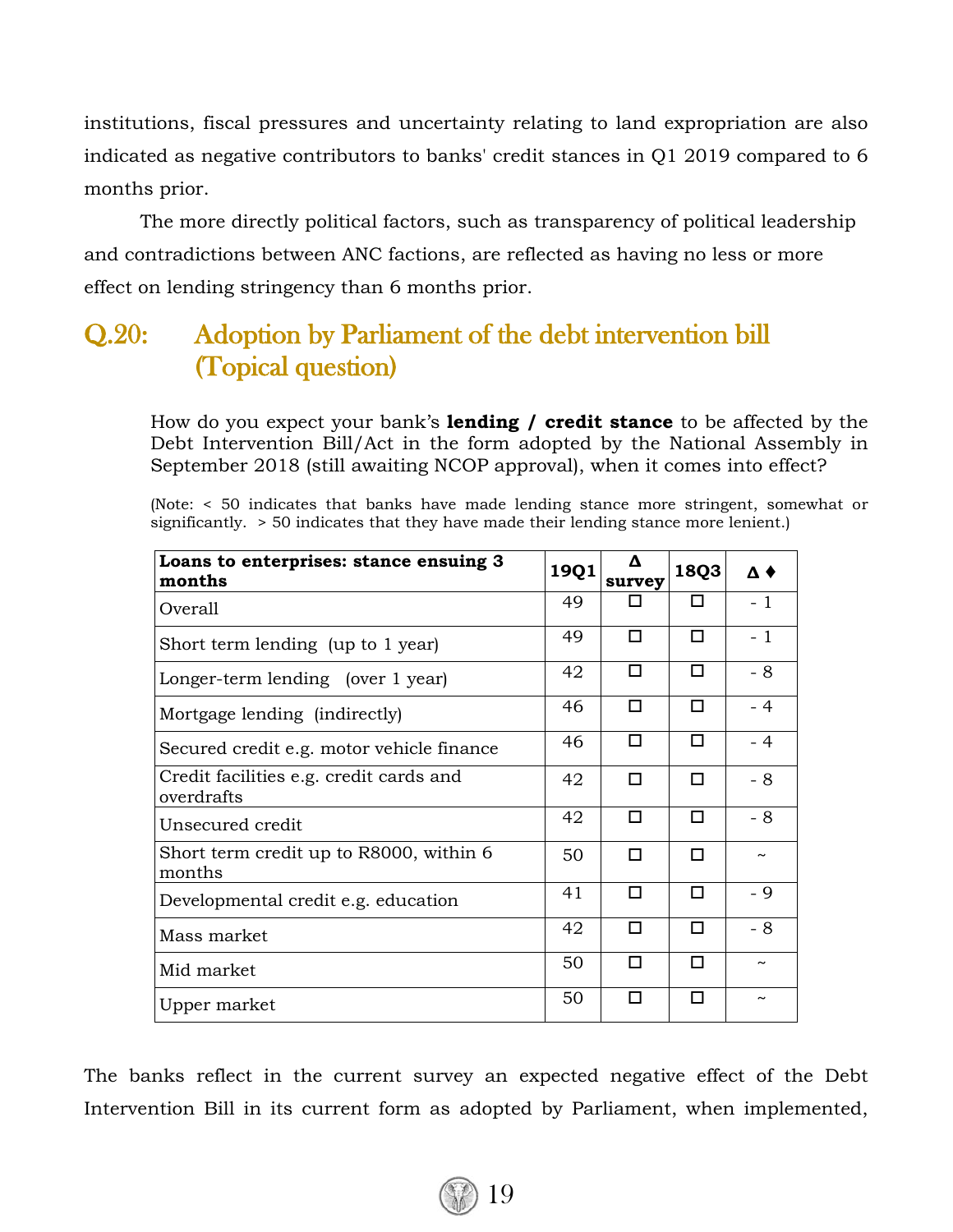across all classes of household lending, albeit confined only to the mass market. Longer term lending is reflected as likely to be more affected than shorter term lending, and short-term credit (within 6 months) is expected to be little affected.

#### 4. Comparison

#### Q.21: Actual vs Expected credit stance: Household lending

Comparison of banks' Q3 assessment of credit stance with banks expected forward credit stance from the Q1 survey: approval of loans to households.

| Loans to households: future 3 months                  | 19Q1 | survey | 18Q3 |
|-------------------------------------------------------|------|--------|------|
| Overall                                               | 50   |        | 50   |
| Mortgage lending                                      | 54   | + 2    | 52   |
| Secured credit e.g. motor vehicle finance             | 50   |        | 50   |
| Credit facilities e.g. credit cards and<br>overdrafts | 54   | $+10$  | 44   |
| Unsecured credit                                      | 52   | $+5$   | 47   |
| Short term credit up to R8000, within 6<br>months     | 50   | $-1$   | 51   |
| Developmental credit e.g. education                   | 50   |        | 50   |
| Mass market                                           | 50   | $+4$   | 46   |
| Mid market                                            | 54   |        | 54   |
| Upper market                                          | 54   |        | 54   |

A comparison can be made of banks' forward expectations of their likely credit stance at the time of the Q3 2018 survey, with their actual assessment of credit stance which occurred during Q1 2019 as recorded in the current survey. The two are not perfectly comparable, since the Q3 2018 expectation refers to Q4 2018, while the current survey actual refers to Q1 2019. The comparison does though give a rough indication of forward-looking expectations at the end of Q3 2018 compared to backward looking actual credit stance as at the end of Q1 2019.

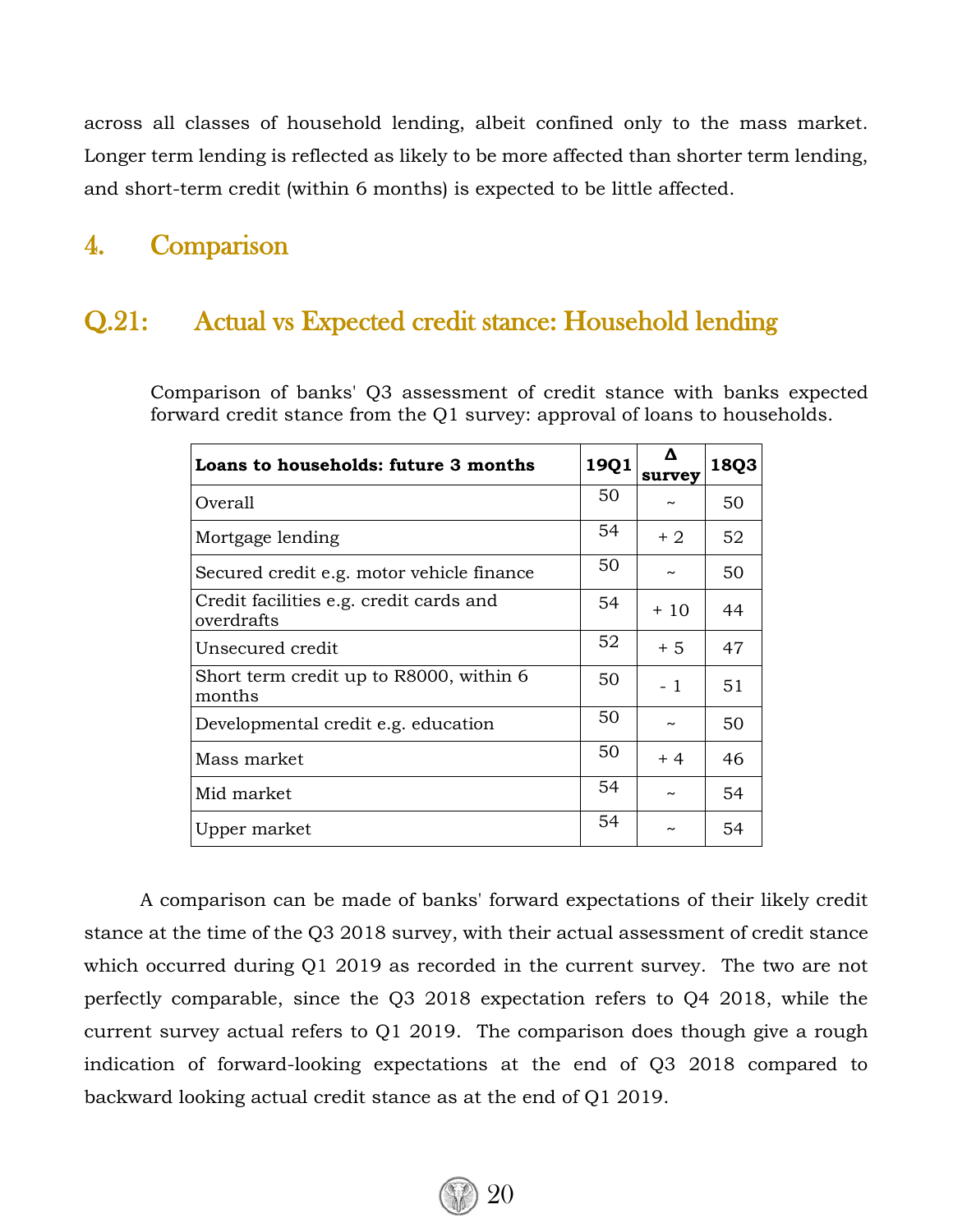For households, the actual credit stance prevailing in Q1 2019 was generally more lenient than the forward-looking expectation at the end of Q3 2018. The more favourable outcome applied in particular to credit facilities and unsecured credit. It was also the mass market that was more favourable than expected rather than the mid and upper market.

#### Q.22: Actual vs Expected credit stance: Enterprise lending

Comparison of banks' Q3 assessment of credit stance with banks' expected forward credit stance from the Q1 survey: approval of loans or credit lines to enterprises.

| Loans to enterprises: stance next 3<br>months | 19Q1 | Δ<br>survey | 18Q3 |
|-----------------------------------------------|------|-------------|------|
| Overall                                       | 48   | - 8         | 56   |
| Short-term loans<br>(up to 1 year)            | 50   | $-5$        | 55   |
| Longer-term loans (over 1 year)               | 48   | $-7$        | 55   |
| Agriculture, forestry                         | 49   | $+3$        | 46   |
| Mining, quarrying                             | 54   |             | 54   |
| Manufacturing                                 | 42   | - 8         | 50   |
| Construction                                  | 39   | - 6         | 45   |
| Wholesale, retail, accommodation              | 48   | $-2$        | 50   |
| Transport, communication, ICT                 | 48   | $-2$        | 50   |
| Financial, real estate, services              | 48   | - 6         | 54   |
| Utilities, social and state services          | 43   | - 11        | 54   |

For loan approvals to business enterprises, the outcome recorded for Q1 2019 was generally more stringent than the forward expectation recorded at the end of Q3 2018.

The credit stringency beyond expectation applied mainly to the Manufacturing and utilities/SOE sectors. Mining was in line with expectations and Agriculture less stringent, but still at a low level.

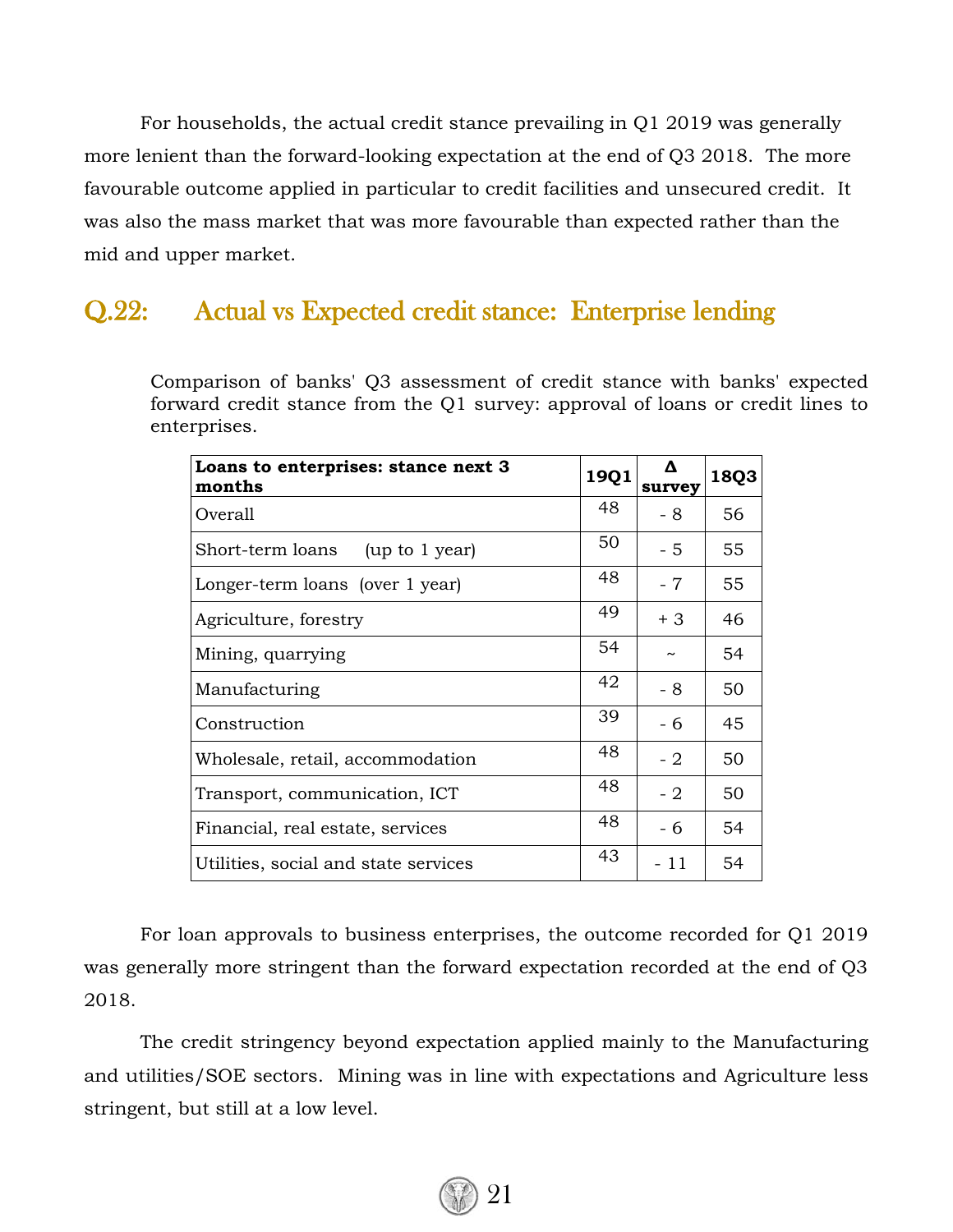#### Q.23: Cross-comparison: Household lending

Viewing responses across multiple questions for household lending indicates that both the credit stance adopted by banks and their terms and conditions were more lenient for lending across the board relative to 6 months prior. This applied both in respect of lower interest rate margins and to more lenient loan-to-value ratios.

Competition from other banks was a significant factor towards greater leniency, and clouded expectations of economic activity/growth was a significant constraining factor.

#### Q.24: Cross-comparison: Enterprise lending

Cross-comparison of questions relating to enterprise lending indicate that the less favourable credit stance overall applied across all sectors, with only Mining being an exception, likely due to the sector having a less severe outlook than in the recent past.

The stricter credit stance overall was however combined with more favourable terms and conditions in some respects, in particular lower interest rate margins.

Perceptions of risk arising from lower expectations of economic activity/growth were clearly a significant factor in the stricter credit stance.

#### Q.25: Compilation of credit stance index: Household lending

With four surveys having been undertaken and an initial base period reference point, it is now possible to compile indexes showing how the credit stance of banks has shifted over time. This can be extended as new surveys are undertaken to give ongoing time series indexes, which can be used to indicate the trajectory of credit stance over time as well as being able to be used systematically for quantitative analysis purposes.

The indexes have been compiled by concatenation, using the fact that in each survey the change from 6 months prior has been examined, so that 6 months prior

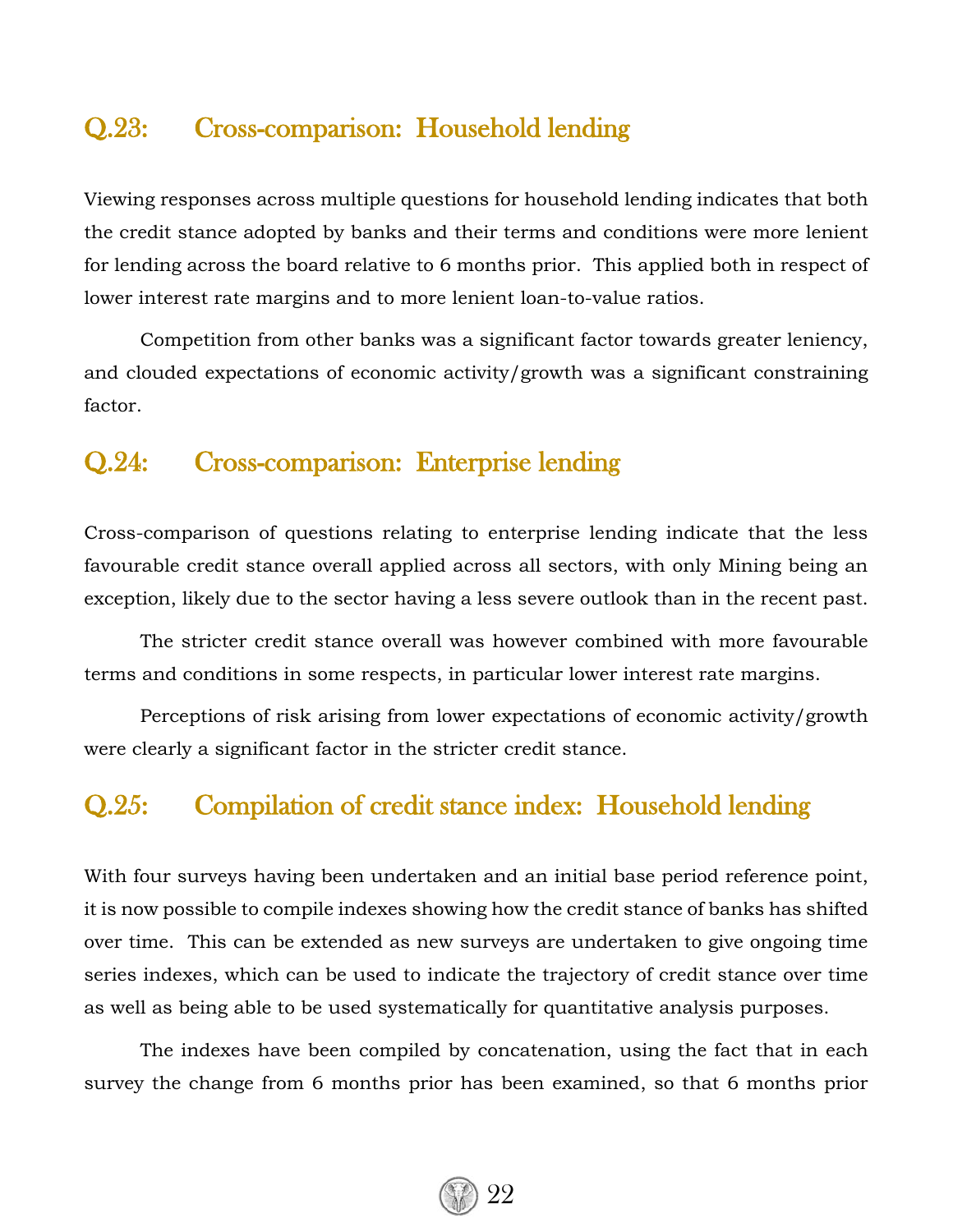| <b>Credit stance households</b>                       | Q <sub>1</sub><br>2017 | Q <sub>3</sub><br>2017 | Q1<br>2018 | Q <sub>3</sub><br>2018 | Q <sub>1</sub><br>2019 |
|-------------------------------------------------------|------------------------|------------------------|------------|------------------------|------------------------|
| Overall                                               | 100                    | 100                    | 103        | 105                    | 105                    |
| Mortgage lending                                      | 100                    | 103                    | 111        | 115                    | 118                    |
| Secured credit e.g. motor vehicle<br>finance          | 100                    | 96                     | 92         | 99                     | 99                     |
| Credit facilities e.g. credit cards<br>and overdrafts | 100                    | 100                    | 101        | 101                    | 103                    |
| Unsecured credit                                      | 100                    | 100                    | 108        | 110                    | 113                    |
| Short-term credit up to $R8000$ , < 6<br>months       | 100                    | 100                    | 100        | 99                     | 99                     |
| Developmental credit e.g.<br>education                | 100                    | 100                    | 100        | 100                    | 100                    |
| Mass market                                           | 100                    | 100                    | 103        | 103                    | 103                    |
| Mid Market                                            | 100                    | 103                    | 109        | 114                    | 117                    |
| Upper Market                                          | 100                    | 105                    | 114        | 117                    | 120                    |

serves as a reference point. An algorithm for calculating the index from the score change over each 6-month period was devised. The resultant indexes are shown below:

The table above indicates for instance, that the credit stance on mortgage lending has shifted significantly to increased leniency over the period from the base (100) of first quarter 2017 to the most recent period, with the index moving to 118. It also indicates that credit stance on unsecured credit has shifted significantly to increased leniency over the period, though not as much as for mortgages. It further indicates that the greater leniency has applied most to the upper market, also significantly to the mid market, but only slightly to the mass market.

#### Q.26: Compilation of credit stance index: Enterprise lending

Credit stance indexes were compiled using a similar methodology for enterprise lending. The indexes compiled are shown in the table below:

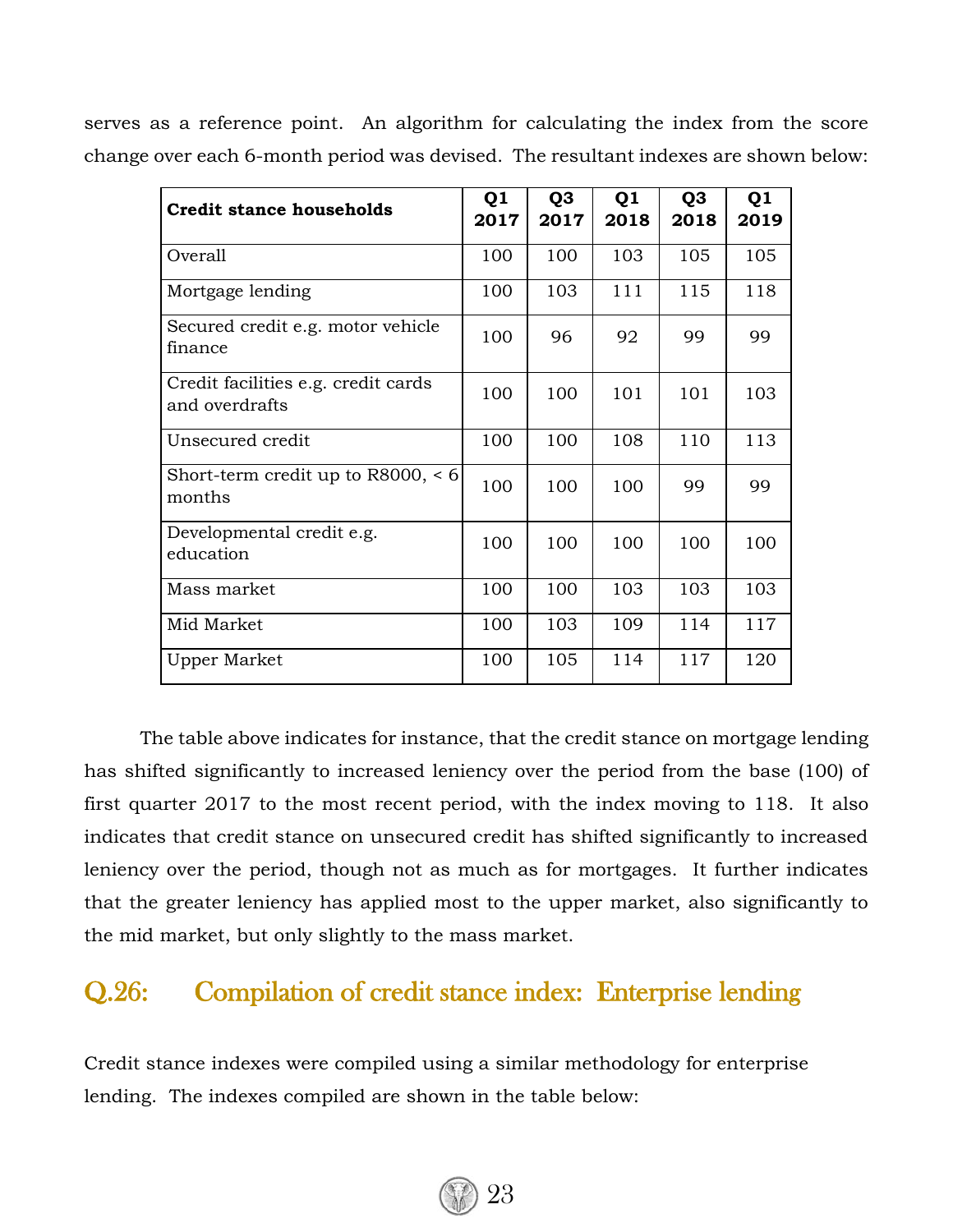| <b>Credit stance enterprises</b>     | Q <sub>1</sub><br>2017 | Q <sub>3</sub><br>2017 | Q <sub>1</sub><br>2018 | Q3<br>2018 | Q1<br>2019 |
|--------------------------------------|------------------------|------------------------|------------------------|------------|------------|
| Overall                              | 100                    | 95                     | 95                     | 98         | 97         |
| Short-term loans<br>(up to 1 year)   | 100                    | 97                     | 100                    | 102        | 102        |
| Longer-term loans (over 1 year)      | 100                    | 92                     | 90                     | 89         | 88         |
| Agriculture, forestry                | 100                    | 98                     | 95                     | 89         | 89         |
| Mining, quarrying                    | 100                    | 93                     | 88                     | 91         | 93         |
| Manufacturing                        | 100                    | 95                     | 87                     | 86         | 80         |
| Construction                         | 100                    | 87                     | 74                     | 68         | 62         |
| Wholesale, retail, accommodation     | 100                    | 95                     | 92                     | 95         | 94         |
| Transport, communication, ICT        | 100                    | 98                     | 98                     | 97         | 96         |
| Financial, real estate, services     | 100                    | 95                     | 95                     | 95         | 94         |
| Utilities, social and state services | 100                    | 92                     | 92                     | 98         | 95         |

These indicate that credit stance towards enterprises has generally shifted towards greater stringency across all sectors over the period from the base of Q1 2017, and that this has been an especially strong negative shift in the case of the Construction sector. It indicates that the shift has applied mainly to longer term loans, with little change in stringency in the case of short-term loans.